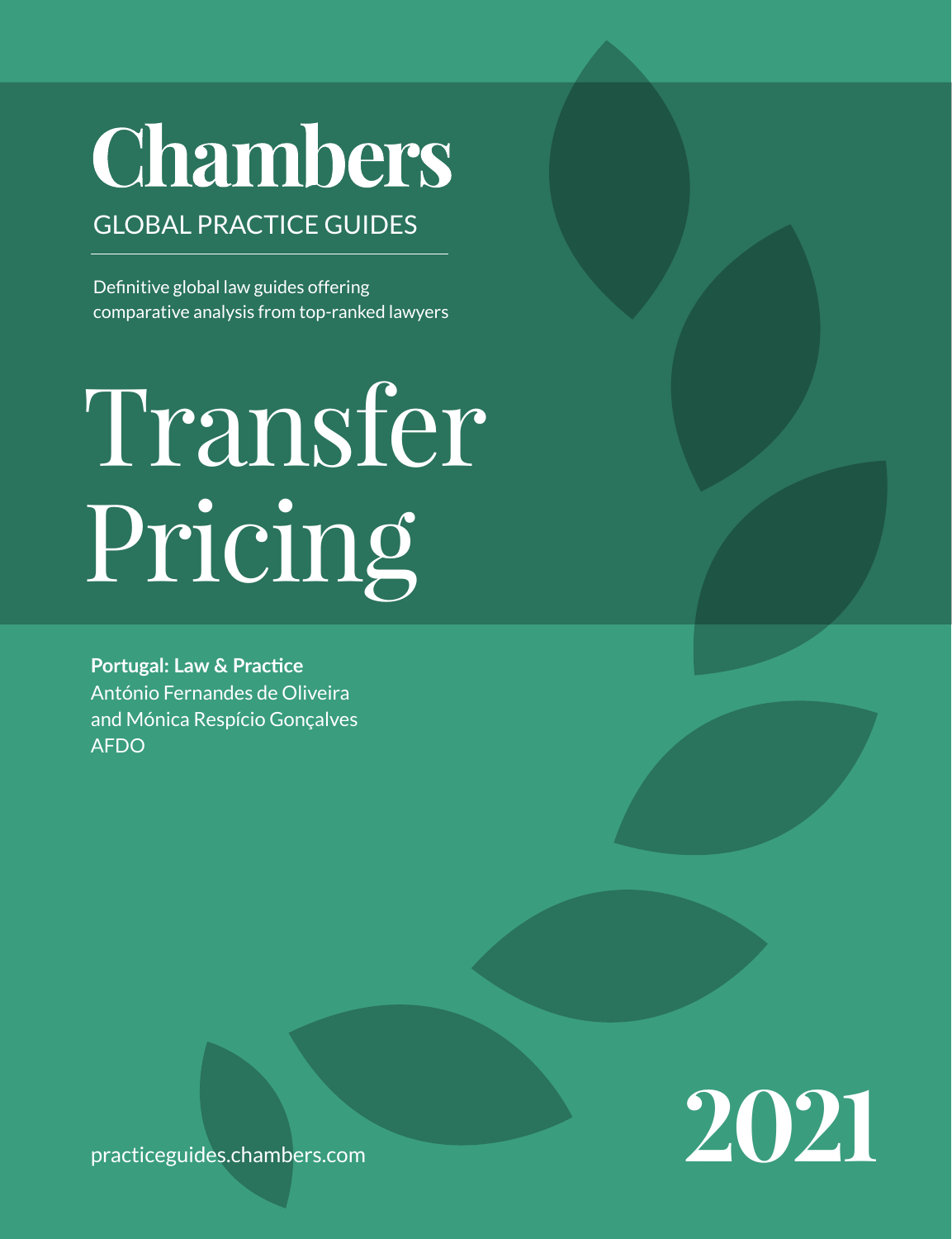# PORTUGAL

# Law and Practice

*Contributed by:*

*António Fernandes de Oliveira and Mónica Respício Gonçalves AFD[O see p.23](#page-22-0)*

# **CONTENTS**

|     | 1. Rules Governing Transfer Pricing                                  | p.4  |
|-----|----------------------------------------------------------------------|------|
| 1.1 | <b>Statutes and Regulations</b>                                      | p.4  |
| 1.2 | Current Regime and Recent Changes                                    | p.4  |
|     | 2. Definition of Control/Related Parties                             | p.5  |
| 2.1 | Application of Transfer Pricing Rules                                | p.5  |
|     | 3. Methods and Method Selection and                                  |      |
|     | <b>Application</b>                                                   | p.6  |
| 3.1 | <b>Transfer Pricing Methods</b>                                      | p.6  |
| 3.2 | <b>Unspecified Methods</b>                                           | p.7  |
| 3.3 | <b>Hierarchy of Methods</b>                                          | p.7  |
| 3.4 | Ranges and Statistical Measures                                      | p.7  |
| 3.5 | <b>Comparability Adjustments</b>                                     | p.7  |
|     |                                                                      |      |
|     | 4. Intangibles                                                       | p.7  |
| 4.1 | <b>Notable Rules</b>                                                 | p.7  |
| 4.2 | Hard-to-Value Intangibles                                            | p.8  |
| 4.3 | Cost Sharing/Cost Contribution Arrangements                          | p.8  |
|     | 5. Affirmative Adjustments                                           | p.8  |
| 5.1 | Rules on Affirmative Transfer Pricing Adjustments                    | p.8  |
|     | 6. Cross-Border Information Sharing                                  | p.9  |
| 6.1 | Sharing Taxpayer Information                                         | p.9  |
|     | 7. Advance Pricing Agreements                                        |      |
|     |                                                                      | p.10 |
| 7.1 | Programmes Allowing for Rulings Regarding<br><b>Transfer Pricing</b> | p.10 |
| 7.2 | Administration of Programmes                                         | p.11 |
| 7.3 | Co-ordination between the APA Process and                            |      |
|     | Mutual Agreement Procedures                                          | p.11 |
| 7.4 | Limits on Taxpayers/Transactions Eligible for an<br><b>APA</b>       | p.11 |
| 7.5 | <b>APA Application Deadlines</b>                                     | p.11 |
| 7.6 | <b>APA User Fees</b>                                                 | p.11 |
| 7.7 | <b>Duration of APA Cover</b>                                         | p.12 |
| 7.8 | Retroactive Effect for APAs                                          | p.12 |



|     | 8. Penalties and Documentation                                                         | p.12 |
|-----|----------------------------------------------------------------------------------------|------|
| 8.1 | <b>Transfer Pricing Penalties and Defences</b>                                         | p.12 |
| 8.2 | Taxpayer Obligations under the OECD Transfer<br><b>Pricing Guidelines</b>              | p.12 |
|     | 9. Alignment with OECD Transfer Pricing                                                |      |
|     | <b>Guidelines</b>                                                                      | p.15 |
| 9.1 | Alignment and Differences                                                              | p.15 |
| 9.2 | Arm's-Length Principle                                                                 | p.15 |
| 9.3 | Impact of BEPS                                                                         | p.15 |
| 9.4 | Entities Bearing the Risk of Another Entity's<br>Operations                            | p.17 |
|     | 10. Relevance of the United Nations Practical<br><b>Manual on Transfer Pricing</b>     | p.17 |
|     | 10.1 Impact of UN Practical Manual on Transfer<br>Pricing                              | p.17 |
|     | 11. Safe Harbours or Other Unique Rules                                                | p.17 |
|     | 11.1 Transfer Pricing Safe Harbours                                                    | p.17 |
|     | 11.2 Rules on Savings Arising from Operating in the<br>Jurisdiction                    | p.17 |
|     | 11.3 Unique Transfer Pricing Rules or Practices                                        | p.17 |
|     | 12. Co-ordination with Customs Valuation                                               | p.17 |
|     | 12.1 Co-ordination Requirements between Transfer<br>Pricing and Customs Valuation      | p.17 |
|     | 13. Controversy Process                                                                | p.18 |
|     | 13.1 Options and Requirements in Transfer Pricing<br>Controversies                     | p.18 |
|     | 14. Judicial Precedent                                                                 | p.19 |
|     | 14.1 Judicial Precedent on Transfer Pricing                                            | p.19 |
|     | 14.2 Significant Court Rulings                                                         | p.19 |
|     | 15. Foreign Payment Restrictions                                                       | p.20 |
|     | 15.1 Restrictions on Outbound Payments Relating to<br><b>Uncontrolled Transactions</b> | p.20 |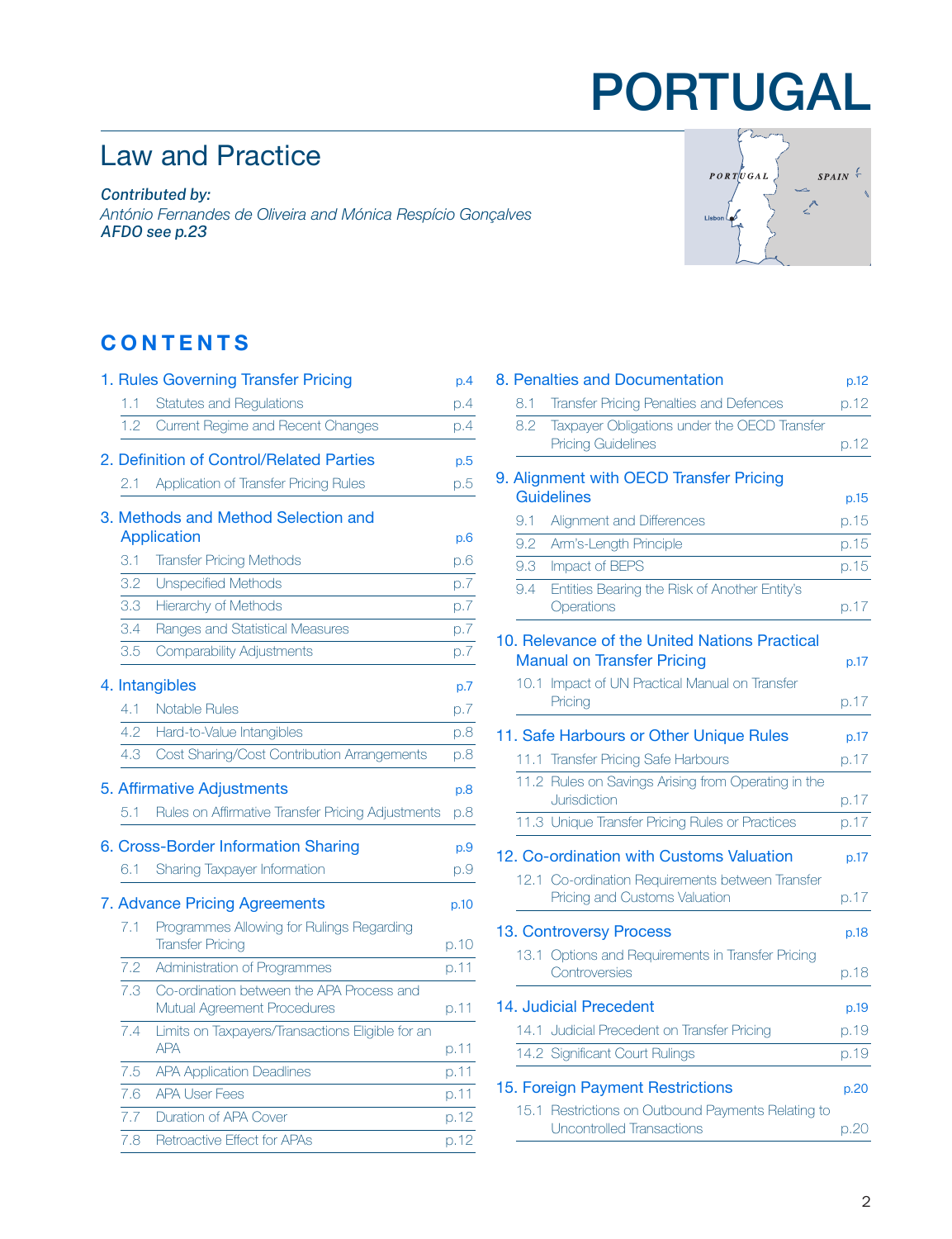|                                      |  | 15.2 Restrictions on Outbound Payments Relating to  |      |  |
|--------------------------------------|--|-----------------------------------------------------|------|--|
|                                      |  | <b>Controlled Transactions</b>                      | p.20 |  |
|                                      |  | 15.3 Effects of Other Countries' Legal Restrictions | p.20 |  |
| 16. Transparency and Confidentiality |  |                                                     |      |  |
|                                      |  | 16.1 Publication of Information on APAs or Transfer |      |  |
|                                      |  | <b>Pricing Audit Outcomes</b>                       | p.20 |  |
|                                      |  | 16.2 Use of "Secret Comparables"                    |      |  |
|                                      |  |                                                     |      |  |

#### [17. COVID-19](#page-20-0) p.21 17.1 Impact of COVID-19 on Transfer Pricing p.21 17.2 Government Response **p.21** 17.3 Progress of Audits **p.22**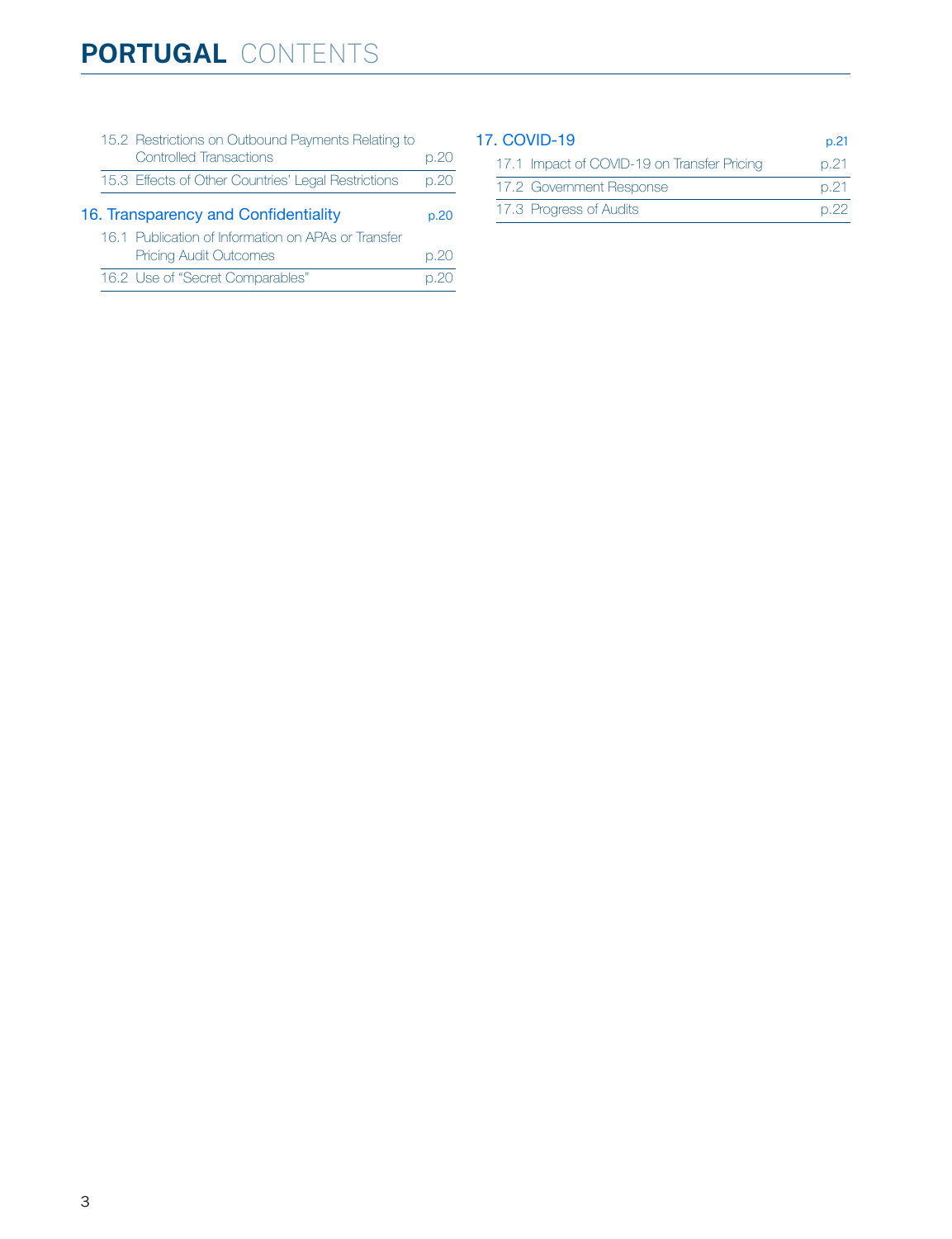# <span id="page-3-0"></span>**1. RULES GOVERNING TRANSFER PRICING**

#### **1.1 Statutes and Regulations**

Under Portuguese law, transfer pricing is mainly governed by Articles 63 (key principles) and 138 (advance pricing agreements) of the Corporate Income Tax Code, which were complemented by Ministerial Orders No 1446-C/2001 of December 21st and No 620-A/2008 of July 16th, respectively.

Portuguese law makes a general reference (in the preamble of the Ministerial Order No 1446- C/2001) to the Organisation for Economic Cooperation and Development (OECD) transfer pricing guidelines, which have generally been used to interpret the provisions of the Portuguese law. In fact, following closely the OECD guidelines on transfer pricing, Portuguese rules on transfer pricing are based on the arm's-length principle, under which transactions between a taxpayer and another entity with which it has special relations must be performed at arm's length (as if it were performed between independent parties) thus being the Portuguese tax authorities allowed to correct the declared income if market terms and conditions were not adopted.

In addition, Article 77, No 3 of the General Tax Law establishes the requirements applicable to the decision of the Portuguese tax authorities on any corrections deriving from the application of transfer pricing rules.

Moreover, Article 16, No 10 to No 12 of the VAT Code (as well as Article 7 of the annex to the Decree-Law No 21/2007, of January 29th, regulating the VAT regime applicable to real estate transactions) establish transfer pricing rules specifically for VAT purposes, under which the taxable value of the supply of goods or provision of services performed between related entities

(under the terms of the Corporate Tax Code), regardless of whether the customer qualifies as VAT taxpayer, shall correspond to the normal value of a good or service under the following situations (unless proof is made that the difference between the consideration received and the normal value of the relevant transaction does not derive from a special relation between the seller or service provider and the purchaser):

- the consideration received is lower than the normal value and the buyer is not entitled to fully deduct the incurred VAT;
- the consideration received is lower than the normal value and the seller or services provider is not entitled to fully deduct the incurred VAT, and the operation into question is VAT exempt (a lower price in an exempt transaction improves the seller's pro rata deduction);
- the consideration received exceeds the normal value and the seller or services provider is not entitled to fully deduct the respective VAT (a higher price in a taxable transaction improves the seller's pro rata deduction).

More recently, Article 43, No 7 of the Personal Income Tax Code introduced the applicability of transfer pricing rules on transactions between a taxpayer and a related party giving raise to capital gains or capital losses.

# **1.2 Current Regime and Recent Changes**

#### **Introduction**

The current transfer pricing rules were introduced in Portugal through Law 30-G/2000, of December 29th to be applicable to tax years starting on or after 1 January 2002, and were complemented by Ministerial Order No 1446- C/2001, of December 21st.

#### **Developments**

Only a few years later, in 2008, the possibility of entering into advance pricing agreements was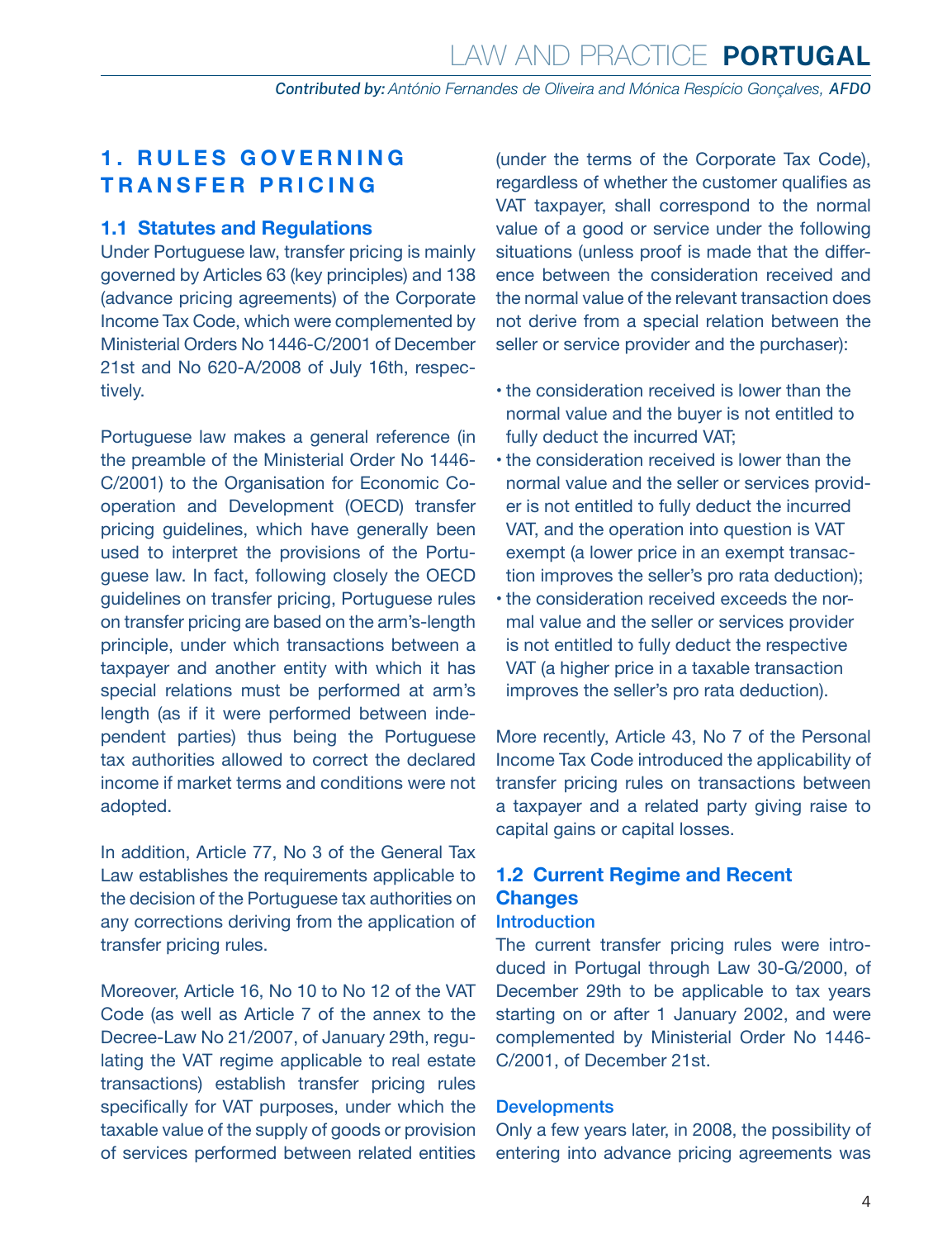<span id="page-4-0"></span>introduced within Article 128-A (today, Article 138) of the Corporate Tax Code and regulated in Ministerial Order No 620-A/2008, of July 16th.

In addition, Portugal transposed through Law No 98/2017, of August 24th, Directive 2015/2376/ EU (amending Directive 2011/16/EU), and Directive 2016/881/EU (amending Directive 2011/16/ EU) on mandatory automatic exchange of information in the field of taxation, specifically regulating the mandatory automatic exchange of tax information on cross-border tax rulings and advance pricing agreements.

In light of the recent international developments in the area (namely, regarding base erosion and profit shifting – BEPS), Law 119/2019, of September 18th introduced new changes to the transfer pricing and penalties regimes (in particular, Articles 63, 130 and 138 of the Corporate Income Tax Code and Article 117 of the General Tax Infringement Law), to apply as from 1 October 2019. This new law has reinforced that the terms and conditions of all commercial or financial transactions carried out between related parties (both resident and non-resident) must comply with the arm's-length principle, including the following transactions: (i) business restructurings; (ii) renegotiations/terminations of intragroup agreements; (iii) sales/transfers of assets; (iv) transfers of rights to intangibles; and (v) compensation for loss of profits or damages.

In addition, the following relevant changes were introduced:

- elimination of any hierarchy on the application of the transfer pricing methods specifically provided for in the Portuguese tax law;
- taxpayers are allowed to adopt methods other than those set out in the transfer pricing rules, in case of transactions with specific characteristics or where there is a lack

of information on comparable transactions between independent parties;

- the transfer pricing rules are now aligned with the new reporting obligations specified in Ministerial Order No 35/2019 (in particular appendix H to the new annual information return regarding transfer pricing information);
- "Large taxpayers" are required to prepare and submit transfer pricing documentation to the Portuguese tax authorities by the 15th of the seventh month after the end of the tax year;
- advance pricing agreements (unilateral or bilateral) are valid for up to four years (instead of three years), and its terms and conditions are exchanged with other countries under our country's tax cooperation agreements; and
- the penalty applicable to failures to timely submit transfer pricing documentation and the country-by-country report (from EUR1,000 up to EUR20,000 for legal entities and from EUR500 up to EUR10,000 for individuals, plus 5% for each day in arrears) was extended to failures to timely submit the report.

#### Recent Changes

More recently, under State Budget Law for 2021 (Law No 75-B/2020, of December 31st), transfer pricing rules were introduced in the Portuguese Personal Income Tax Code for capital gains and losses.

# **2. DEFINITION OF C O N T R O L / R E L AT E D PARTIES**

#### **2.1 Application of Transfer Pricing Rules**

#### Associated Enterprises

Under Article 63 of the Corporate Income Tax Code, two entities are deemed as related for transfer pricing purposes whenever one entity has, directly or indirectly, a significant influence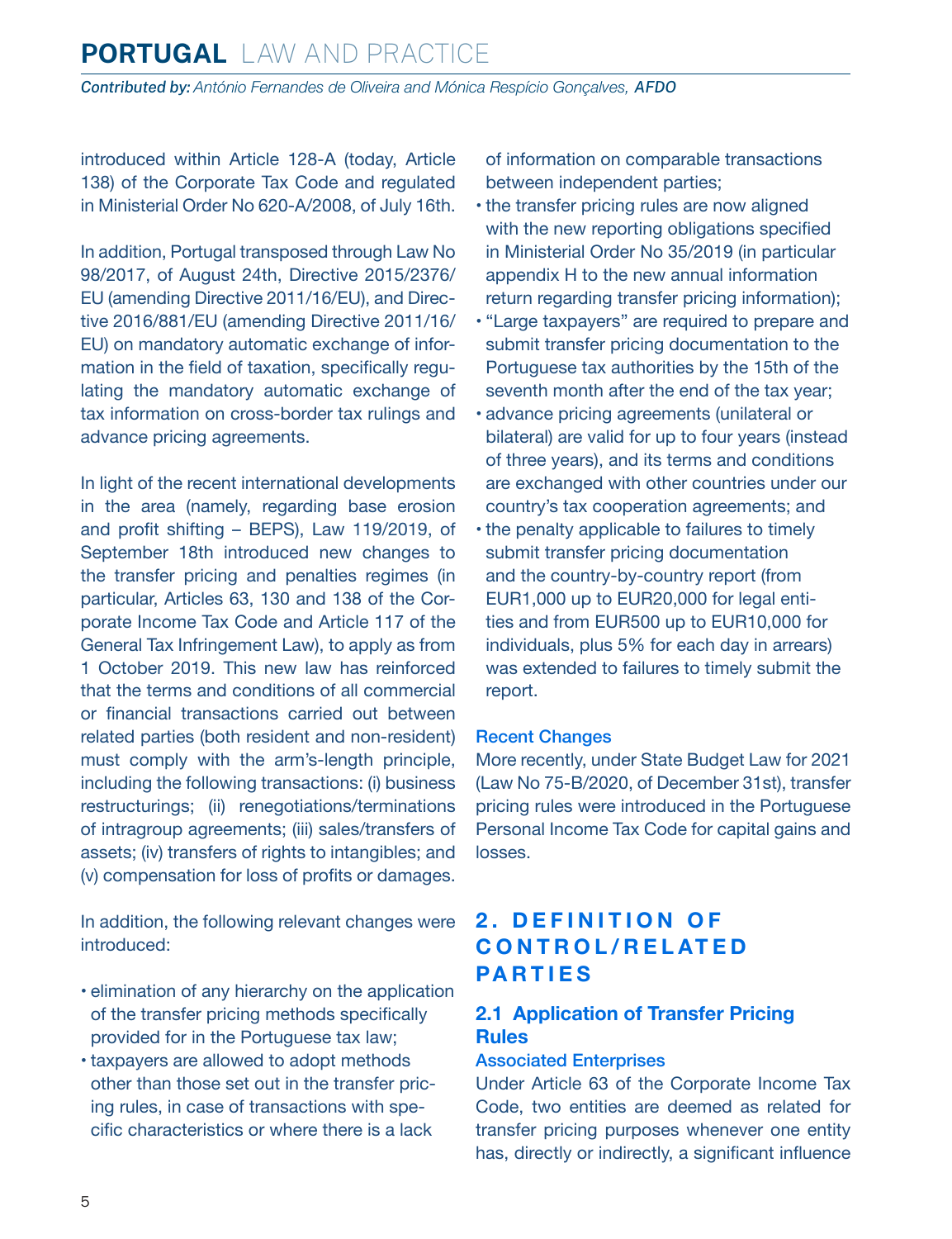<span id="page-5-0"></span>on the management of the other entity, which is deemed to occur namely when the entities in question are:

- an entity and its shareholders, their spouses, ascendants or descendants holding, directly or indirectly, at least 20% of the respective share capital or voting rights (or that of their respective spouses, ascendants or descendants);
- two entities in which the same shareholders, their spouses, ascendants or descendants hold, directly or indirectly, at least 20% of the respective share capital or voting rights;
- an entity and the members of its corporate bodies, or of any management, governing or supervisory bodies, and the respective spouses, ascendants or descendants;
- entities in which most of the corporate bodies or bodies of the management, of the governing or of the supervisory bodies, are the same, or are their respective spouses, ascendants or descendants;
- linked by a subordination agreement, joint group agreement or other of an equivalent effect;
- under a controlling relationship, as per the Portuguese Commercial Companies Code;
- under a legal relationship whose terms and conditions make it possible for one entity to control the management decisions of the other entity, by virtue of facts or circumstances foreign to the trade or professional relation itself;
- a Portuguese resident entity or a Portuguese permanent establishment of a non-resident entity and an entity resident in a country, territory or region listed as a tax haven as per the list approved by the Minister of Finance (Governing Order No 150/2004 and its subsequent amendments).

#### Controlled Transactions

Relevant transactions include the following:

- any commercial transactions, including transactions or a series of transactions related to tangible or intangible assets, rights or services, including when concluded under a costsharing agreement or an intra-group services agreement;
- financial transactions; and
- restructuring and reorganisation transactions involving changes to the business structure, termination or substantial renegotiation of the existing contracts — especially when comprising the transfer of tangible and intangible assets or of rights on intangibles — or compensation for damages or loss of earnings.

# **3 . M E T H O D S A N D METHOD SELECTION AND APPLICATION**

#### **3.1 Transfer Pricing Methods**

Transfer Pricing Methods

As per Article 63, No 3 of the Portuguese Corporate Income Tax Code, the following transfer pricing methods may apply:

- the comparable uncontrolled price (CUP) method;
- the resale price method;
- the cost plus method;
- the profit split method;
- the net margin method; or
- any other generally accepted method, technique, or economical evaluation model and whenever the above referred methods cannot apply due to the unique character of the transactions or to the lack of information and comparable reliable data on similar transactions performed by independent parties, in particular when such transactions refer to rights over real estate, share capital of non-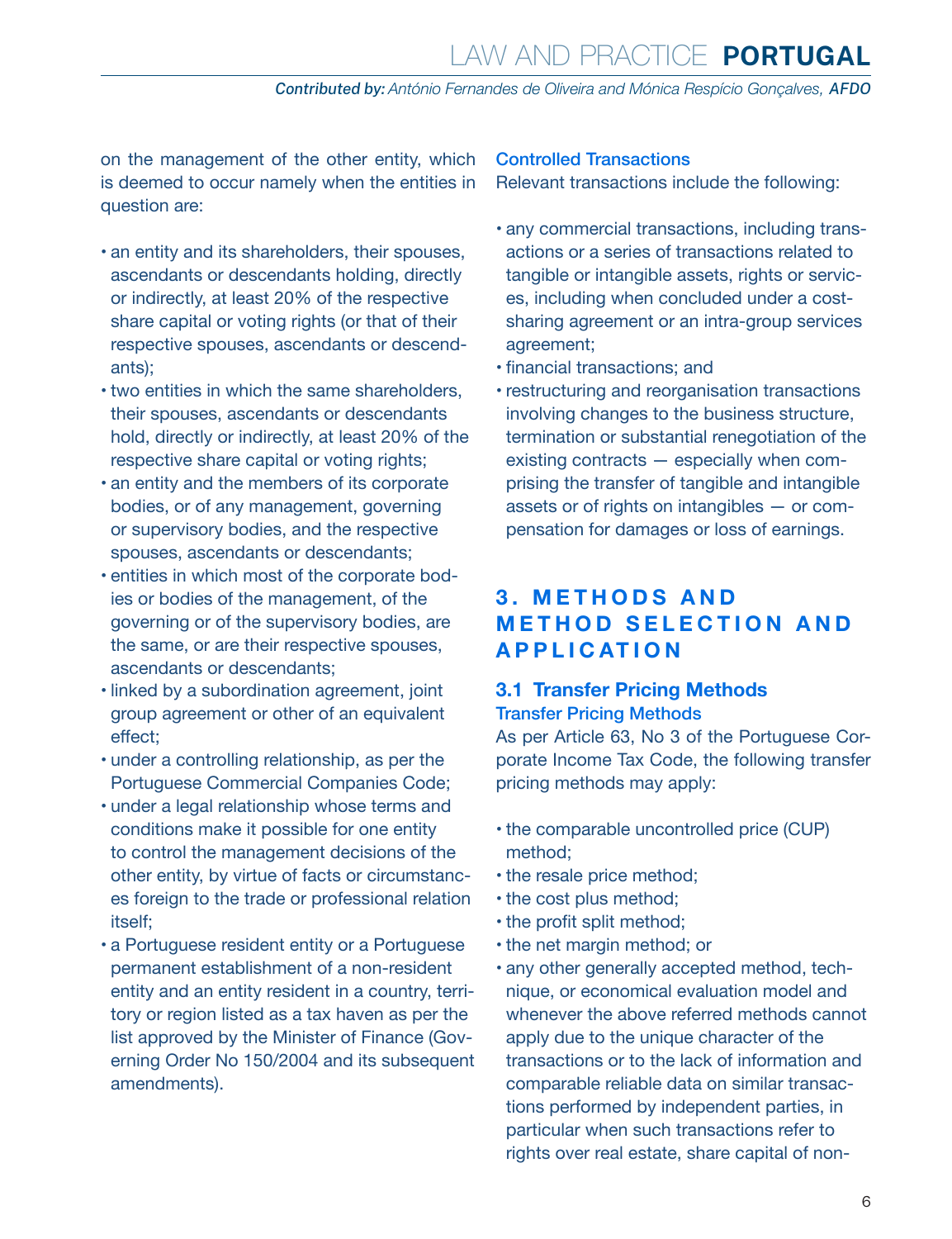<span id="page-6-0"></span>listed companies, credit rights and intangibles.

#### **3.2 Unspecified Methods**

#### Unspecified Transfer Pricing Methods

The application of unspecified methods is allowed by Article 63, No 3 of the Corporate Income Tax Code, whenever any of the specified methods (the comparable uncontrolled price method, the resale price method, the cost plus method, the profit split method, or the net margin method) cannot apply due to the unique character of the transactions or to the lack of information and comparable reliable data on similar transactions performed by independent parties, in particular when such transactions refer to rights over real estate, share capital of non-listed companies, credit rights and intangibles.

#### **3.3 Hierarchy of Methods**

#### Hierarchy of Methods

Article 63 No 3 of the Corporate Income Tax Code does not refer to a specific hierarchy of the methods set out in Portuguese tax law. Instead, it establishes that the taxpayer should adopt any method considering, amongst other aspects, the nature of the transaction, the availability of reliable information and the degree of comparability between the transactions or series of transactions performed and other substantial identical transactions, performed between independent parties. In this respect, Article 4 of the Ministerial Order No 1446-C/2001 also foresees that the taxpayer shall adopt the most appropriate method, which should ultimately correspond to the method most capable of providing, under the circumstances, the highest degree of comparability.

#### **3.4 Ranges and Statistical Measures** Statistical Measures

Article 4 No 5 of the Ministerial Order No 1446- C/2001 opens the door to the use of statistical measures for the determination of a range of arm's-length prices or profit margins, provided that a reasonable degree of comparability is assured.

#### **3.5 Comparability Adjustments** Comparability Adjustments

Comparability adjustments should apply, as per Article 4, No 2 and No 3 of the Ministerial Order No 1446-C/2001, if required to eliminate the effect of any material difference in the terms and conditions of the compared realities.

## **4. INTANGIBLES**

# **4.1 Notable Rules**

#### **Intangibles**

The Portuguese transfer pricing regime was amended in 2019 (Law 119/2019, of September 18th), including a legal provision expressly stating that the transfer pricing rules are applicable to corporate restructuring transactions, in particular whenever they include the transfer of tangible or intangible assets, rights on intangible assets or compensation payments for damages or loss of earnings.

In addition, the Portuguese law makes special reference to transactions referring to rights over real estate, share capital of non-listed companies, credit rights and intangibles, as transactions to which unspecified methods may be the best solution.

Apart from these, there are no specific transfer pricing rules for intangibles, thus being applicable the general transfer pricing regime which should be interpreted and complemented by Chapter VI of the OECD transfer pricing guidelines (including BEPS Actions 8-10).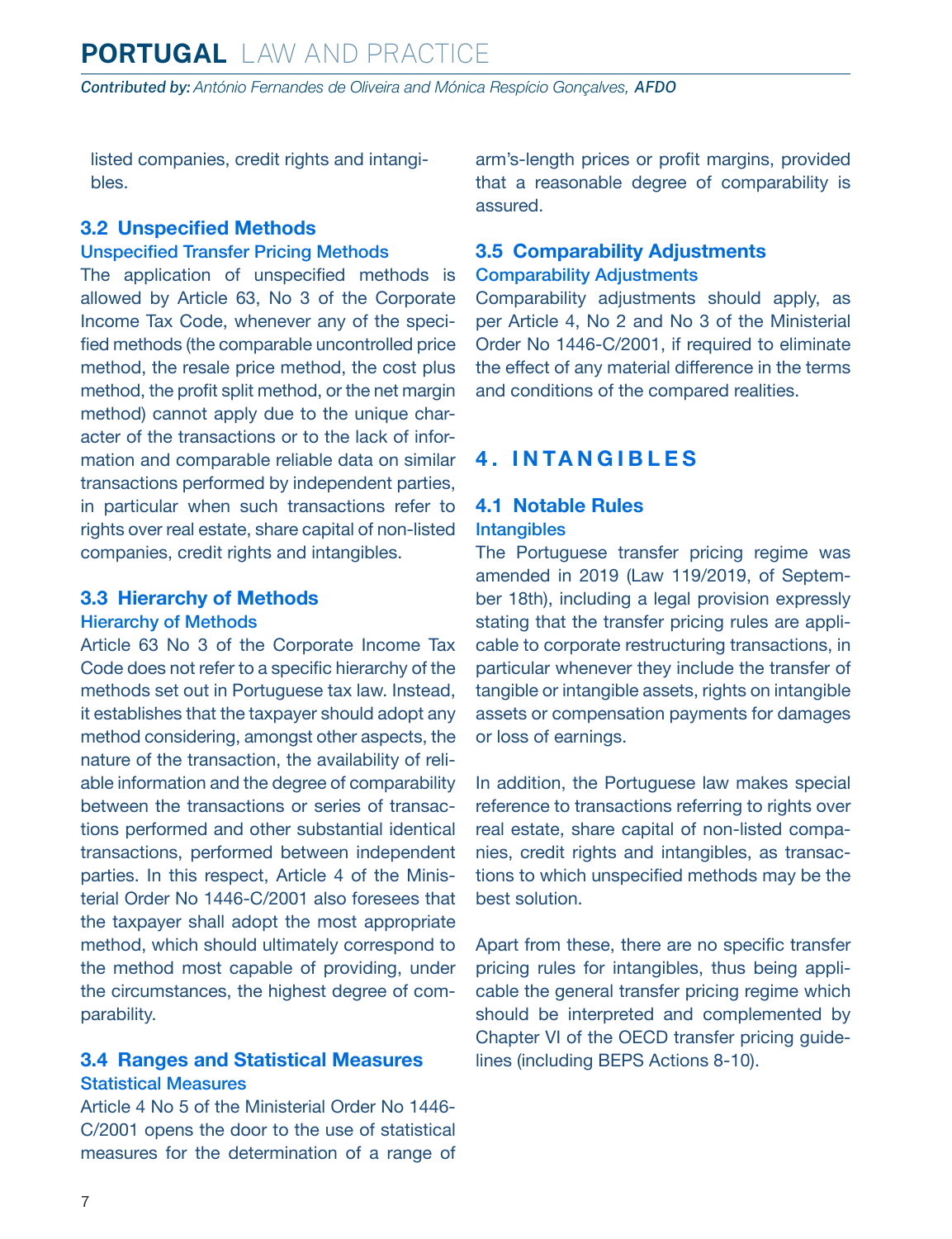<span id="page-7-0"></span>**4.2 Hard-to-Value Intangibles**

#### Hard-to-value Intangibles

Portuguese law does not foresee special rules regarding hard-to-value intangibles, except for the fact that it specifically allows the application of unspecified transfer pricing methods with respect to intangibles.

However, domestic transfer pricing rules should be interpreted and complemented by Chapter VI of the OECD transfer pricing guidelines (including BEPS Actions 8-10).

#### **4.3 Cost Sharing/Cost Contribution Arrangements**

#### Cost Sharing/Cost Contribution **Arrangements**

Article 11 of Ministerial Order No 1446-C/2001 provides guidance on the application of the arm's-length principle to cost sharing/cost contribution arrangements, in alignment with the OECD transfer pricing guidelines, establishing that the contribution required of each of the participants in the agreement shall correspond to the value of the contribution that would be required of, or accepted by, an independent entity under comparable conditions.

Under the terms of Portuguese law, a cost contribution arrangement is defined as the situation where two or more related entities agree to share the costs and risks of producing or developing goods, rights or services in proportion to the advantages or benefits that each participant expects to obtain from its participation in the arrangement.

In addition, it is established that the share of the contribution each participant is liable for should be in line with the respective participant's share on the expected benefits to be received under the arrangement. Whenever a direct or individual assessment of such benefits is not possible, an appropriate allocation key can apply, considering the nature of the activity into question under the arrangement and business turnover, personnel costs, added value or the invested capital.

# **5 . A F F I R M AT I V E ADJUSTMENTS**

#### **5.1 Rules on Affirmative Transfer Pricing Adjustments** Positive Adjustments

The possibility of a positive adjustment is included in Article 63 No 8 of the Portuguese Corporate Income Tax Code, for the case of controlled transactions carried out with non-resident entities not compliant with the arm's-length principle. This adjustment made by the Portuguese taxpayer should be indicated in the respective corporate income tax annual return (thus not being allowed after the taxpayer has filed it, save for the substitution of the tax return itself under the general rules). In case the positive adjustment is not made voluntarily by the taxpayer or is deemed incorrect, the Portuguese tax authorities are then entitled to apply an adjustment to the taxable profit of the Portuguese taxpayer. Arguably, transfer pricing adjustments in the tax return (or in a substitution tax return under the general rules), as opposed to an adjustment to the agreed terms and conditions of the operation itself, are implicitly allowed generally, pursuant to Article 63 No 7, Section d), of the Portuguese Corporate Income Tax Code.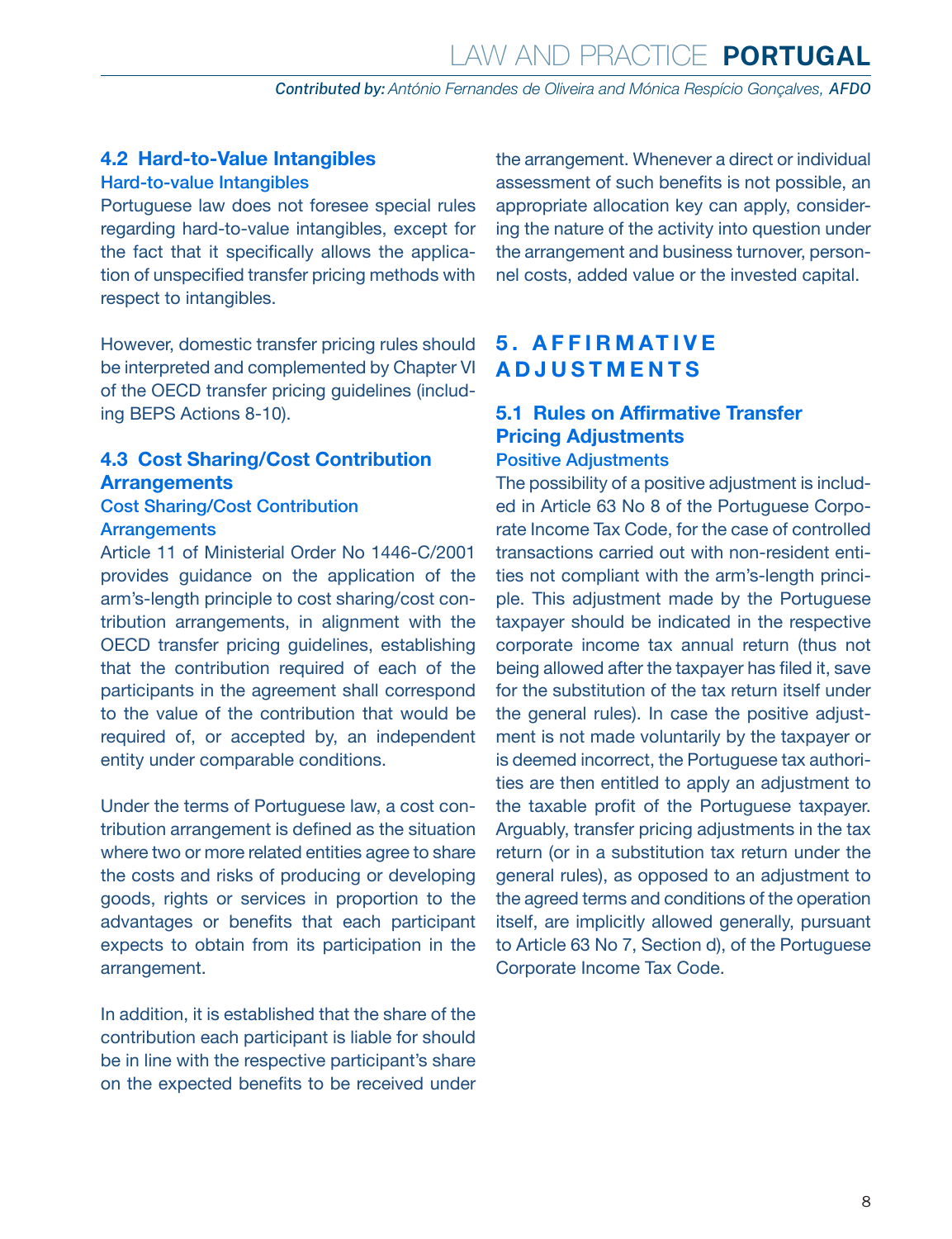# <span id="page-8-0"></span>**6 . C R O S S - B O R D E R INFORMATION SHARING**

#### **6.1 Sharing Taxpayer Information** Double Tax Treaty Network

The Portuguese network of double tax treaties is quite extensive and it follows the OECD Model Convention.

More specifically, Portugal entered into 80 double tax treaties, of which 78 are fully in force and the remaining two are signed and awaiting the completion of the required formalities to be able to enter into force.

#### Bilateral Agreements for the Exchange of Information

In addition, Portugal entered into agreements for the exchange of information with 15 countries (Andorra – which was recently eliminated from the Portuguese blacklist – Antigua and Barbuda, Belize, Bermuda, British Virgin Islands, Cayman Islands, Dominica, Guernsey, Gibraltar, Isle of Man, Jersey, Liberia, Saint Kitts and Nevis, Saint Lucia, and Turks and Caicos), of which seven are in force.

Moreover, Portugal entered into Mutual Administrative Assistance agreements with Brazil, Cape Verde and Mozambique, allowing the automatic exchange of information.

Portugal has also entered into an agreement for the automatic exchange of information on financial accounts with the USA (which entered into force as of the 10 August 2016 onwards) in accordance with the US Foreign Account Tax Compliance Act.

#### Country-by-Country Reporting

In 2016, Article 121-A was added to the Corporate Income Tax Code, establishing the countryby-country reporting for multinational groups, as recommended by the OECD in base erosion and profit shifting (BEPS) Action 13, including on the information to be reported.

As such, a Portuguese resident entity is required to file by the end of the 12th month following the end of each tax year to which the report refers, a country-by-country report including financial and tax information by country or fiscal jurisdiction, whenever:

- the consolidated revenue of the multinational group to which it belongs is equal to or higher than EUR750 million; and
- the Portuguese resident entity is a parent company, thus holding or controlling one or more entities or permanent establishments in other countries or jurisdictions, and is not held by another entity or entities in a country or jurisdiction where such entities would also be obliged to submit a similar report to be exchanged with Portugal.

In addition, a Portuguese resident entity that is not the ultimate parent company of a multinational group (or even a permanent establishment in Portugal) may also be required to file a country-by-country report, if:

- it was designated as the reporting company by the multinational group to which it pertains, in the context that more than one group company resident in the EU is subject to the reporting obligation;
- it is held or controlled by non-resident entities not required to submit such a report; or
- it is held or controlled by entities resident in countries or jurisdictions which have not in force an agreement for the automatic exchange with Portugal of country-by-country reports, or it is held or controlled by entities which do not comply with an agreement for the exchange of country-by-country reports.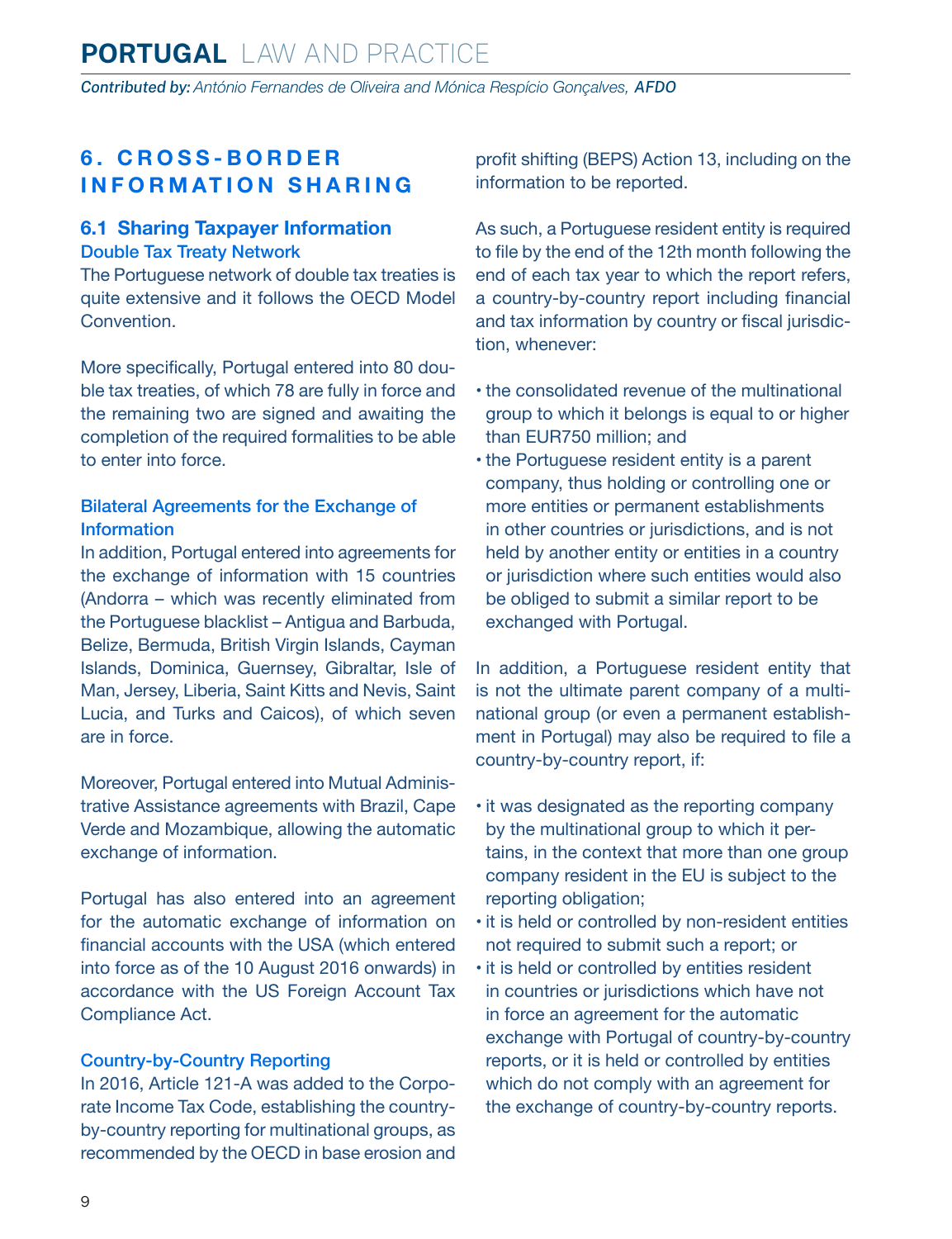<span id="page-9-0"></span>A Portuguese resident entity or Portuguese permanent establishment of a non-resident entity included in a multinational group qualifying for country-by-country reporting purposes must provide to the Portuguese tax authorities the identification and the jurisdiction of the reporting entity of the group until the end of the fifth month following the end of each tax year to which the report refers.

### **7 . A D V A N C E P R I C I N G AGREEMENTS**

## **7.1 Programmes Allowing for Rulings Regarding Transfer Pricing**

#### The Introduction of Advance Pricing **Agreements**

In line with the OECD guidelines, the Portuguese law foresees in Article 138 of the Corporate Income Tax Code, regulated by Ministerial Order No 620-A/2008, an advance pricing agreement programme, under which legal certainty is provided to taxpayers on the transfer pricing methods used to determine arm's-length conditions for controlled transactions covered by the agreement (the Portuguese tax authorities agree not to make any transfer pricing adjustments to such transactions covered by and while the agreement is in force).

#### Types of Advance Pricing Agreements Advance pricing agreements can either be:

- unilateral, if entered into by the Portuguese tax authorities and a Portuguese taxpayer; or
- bilateral or multilateral, if entered into by taxpayers, the Portuguese tax authorities and one or more foreign tax authorities of another jurisdiction with whom Portugal has entered into a double tax treaty (the agreement will then be submitted for discussion and approval to the tax authorities of the relevant jurisdictions under the mutual agreement

procedure established in the relevant double tax treaty).

#### The Procedure Applicable to Advance Pricing **Agreements**

The application must be addressed to the general tax director and it must include:

- a proposal on the transfer pricing methods to be applied to the relevant situation, duly justified and accompanied of the relevant documentation;
- the identification of the operations to be included in the agreement and its duration;
- the subscription of all intervenient entities within the operations to which the agreement shall apply;
- a statement from the taxpayer into question regarding the fulfilment of the duty of collaboration with the Portuguese tax authorities with respect to providing information and the required documentation, with no right to invoke any professional or commercial secrecy rule; and
- the required elements, if applicable, to assure that the Portuguese tax authorities comply with the mandatory and automatic exchange of information under the mutual administrative cooperation proceedings between competent authorities of European Union Member States (Directive 2011/16/EU of the Council as amended by Directive (EU) 2015/2376, of the Council), or with other jurisdictions.

When approved by the tax authorities the taxpayer proposal, the written agreement is communicated to the taxpayer in order to obtain his written approval.

The advance pricing agreement is confidential and any information provided by the taxpayer during the negotiation procedure is protected by the tax secrecy duty, save for any obligations related to the exchange of information for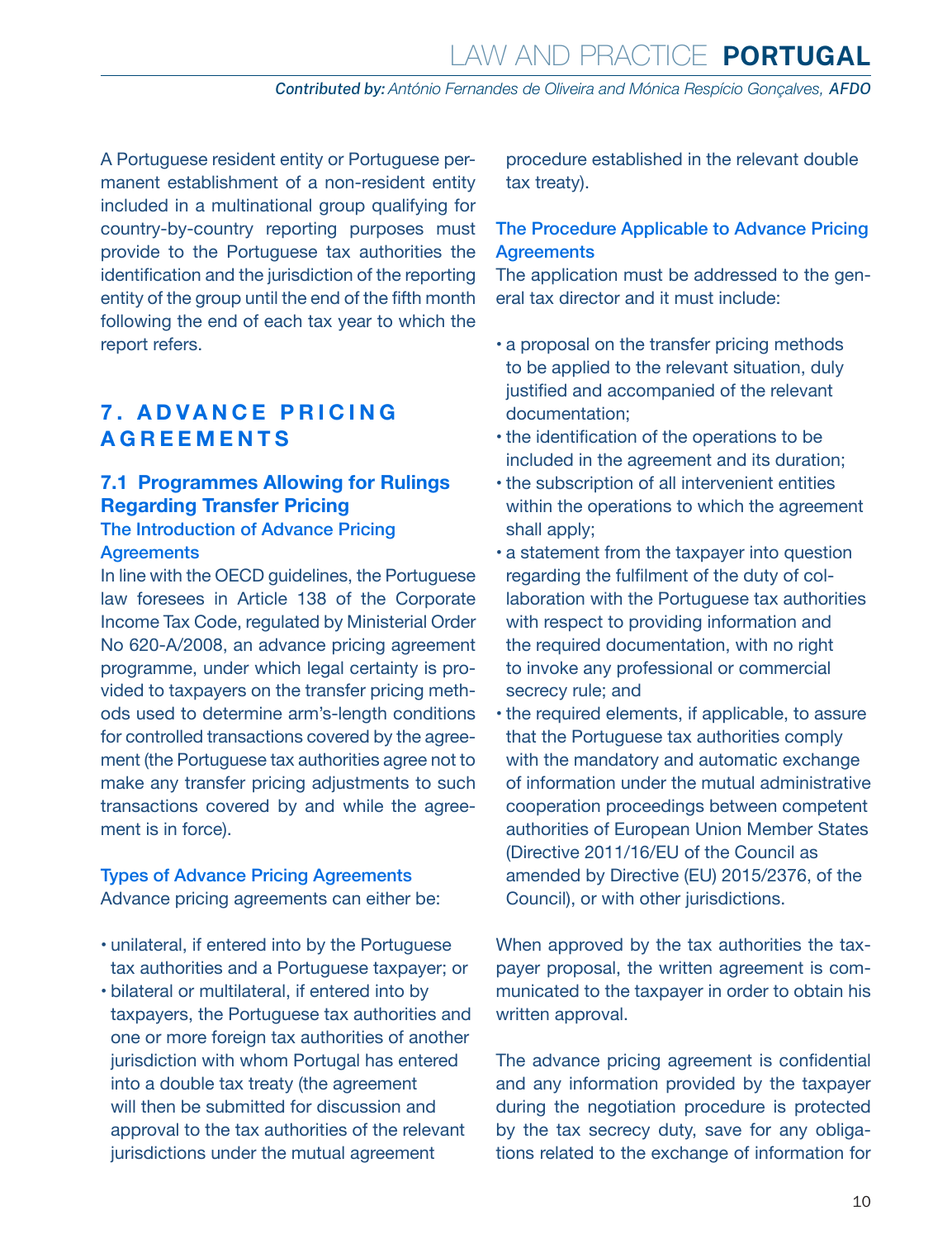<span id="page-10-0"></span>tax purposes to which the Portuguese State is bound.

Additionally to the transfer pricing method(s) to be applied and the relevant operations, the agreement must include reference to the framework assumptions, as well as to the conditions required for its revision, revocation and renovation.

The Portuguese tax authorities are bound to act in accordance with the advance pricing agreement and the taxpayer is not allowed to present any claim nor file an appeal against its content.

Taxpayers who have initiated the procedure are obliged to communicate to the Portuguese tax authorities any changes to the information initially provided which may be relevant for the purpose of the automatic and mandatory exchange of information under administrative co-operation.

#### **7.2 Administration of Programmes** Administration of the Advance Pricing Procedure's Programme

As per Article 5 of the Ministerial Order No 620- A/2008 and Article 138 No 3 of the Corporate Income Tax Code, the procedure is initiated by the taxpayer who must file a request with the general tax director, who ultimately represents the Portuguese tax authorities in the administration of the advance pricing agreements programme.

#### **7.3 Co-ordination between the APA Process and Mutual Agreement Procedures**

#### Existing Co-ordination Between APA Process and Mutual Agreement Procedures

With regard to bilateral or multilateral advanced pricing agreements which, as well as intervention of taxpayers also requires the intervention of the Portuguese tax authorities and of one or more foreign tax authorities, the law requires that Portugal be entered into a double tax treaty with the relevant country or countries, and the deliberation procedure carried on by the tax authorities of the different jurisdictions involved must be made under the mutual agreement procedure established in the relevant double tax treaty.

#### **7.4 Limits on Taxpayers/Transactions Eligible for an APA**

#### Inexistence of Limits on Taxpayers/ Transactions Eligible for an APA

Both Article 138 of the Corporate Income Tax Code and Ministerial Order No 620-A/2008 do not foresee limitations applicable to taxpayers or transactions eligible for an advanced pricing agreement, apart from the fact that taxpayers must be subject to personal income tax or corporate income tax, and the transactions to be covered by the advanced pricing agreement must qualify as transactions between related parties — as per the definition included in Article 63 of the Corporate Income Tax Code — including intra-group services agreements and costsharing agreements.

#### **7.5 APA Application Deadlines**

Delay for Submission of an APA Application As per Article 5 of Ministerial Order No 620- A/2008, the application for the advanced pricing agreement must be filed by the taxpayer at least 180 days before the beginning of the first tax year to be included as part of the agreement.

#### **7.6 APA User Fees** APA Application Fees

According to Article 16 of Ministerial Order No 620-A/2008, taxpayers seeking an advance pricing agreement must pay a user fee to be determined under the terms of Ministerial Order No 923/99, of October 20th (fees charged by the Portuguese tax authorities in case of a tax inspection at the request of the taxpayer). The fee shall be determined depending on the turno-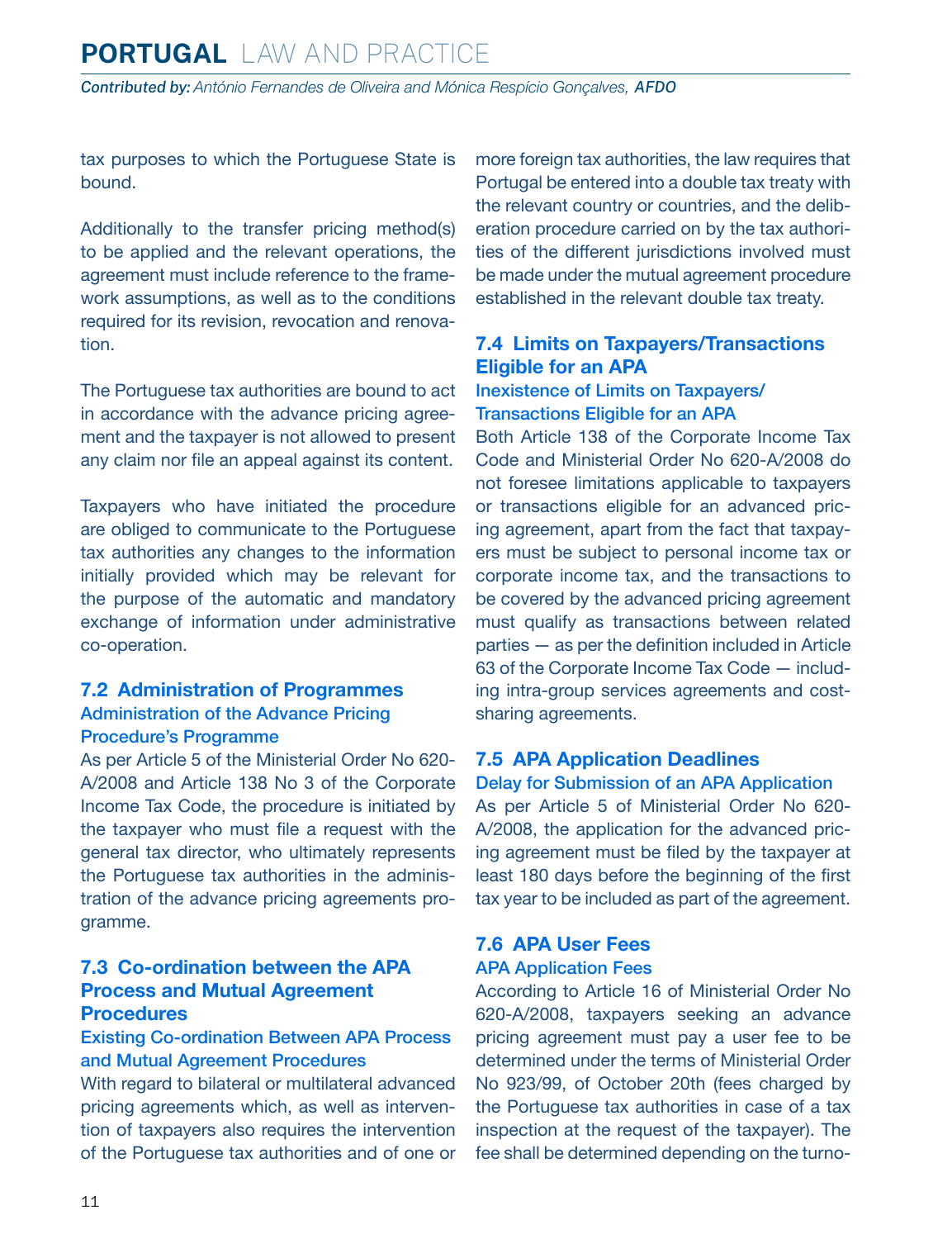<span id="page-11-0"></span>ver generated by the activity of the taxpayer and it may vary between a minimum of EUR3,152.40 and a maximum of EUR34,915.85.

According to Article 16 No 2 of Ministerial Order No 620/2008, for the purposes of determining the applicable fee, the turnover of the taxpayer into question shall be determined on the basis of the arithmetic average of the amounts corresponding to the turnover registered during the three tax years prior to the submission of the agreement's proposal or, when this cannot be determined, the expected turnover for the following 12 months.

A reduction of 50% applies to the fees charged in case of a renovation or revision of a prior advance pricing agreement, as per Article 16 No 4 of Ministerial Order No 620-A/2008.

#### **7.7 Duration of APA Cover**

#### Validity of an APA

As per Article 138 No 6 of the Corporate Income Tax Code, advance pricing agreements can be valid for a period of up to four taxable years, with the possibility of being renewed, as per the taxpayer's request, submitted six months prior to its termination and subject to the procedure provided for the initial agreement.

#### **7.8 Retroactive Effect for APAs**

#### Inexistence of Retroactive Effects on APA

Portuguese law (in either Article 138 of the Corporate Income Tax Code or Ministerial Order No 620-A/2008) does not foresee the possibility of advanced pricing agreements benefiting from retroactive effect.

# **8 . P E N A LT I E S A N D DOCUMENTATION**

#### **8.1 Transfer Pricing Penalties and Defences**

Specific Penalties for Infringements on Transfer Pricing Matters Portuguese law foresees penalties applicable specifically in the transfer pricing context.

As per Article 117 No 6 of the General Tax Infringement Law, failure to submit:

- the documentation related to the transfer pricing policy adopted by the taxpayer, as well as failure to submit, within the applicable deadline;
- the declaration of communication of the identification of the declaring entity for countryby-country report purposes; or
- the country-by-country report, is subject to a penalty between EUR500 and EUR10,000, plus an additional 5% per each day of arrears.

#### **8.2 Taxpayer Obligations under the OECD Transfer Pricing Guidelines**  Transfer Pricing File

Under the terms of Article 63 No 7 of the Corporate Income Tax Code, taxpayers must declare in their annual accounting and tax return (*Informação Empresarial Simplificada*, IES), to be filed by the 15th of the seventh month following the end of the relevant tax year, if they performed, in the relevant tax period, any transaction carried out with a related entity, plus, whenever such transactions were effectively carried out, the following information:

- identification of the relevant related entities;
- identification and declaration of the amount and type of transactions carried out with each related entity;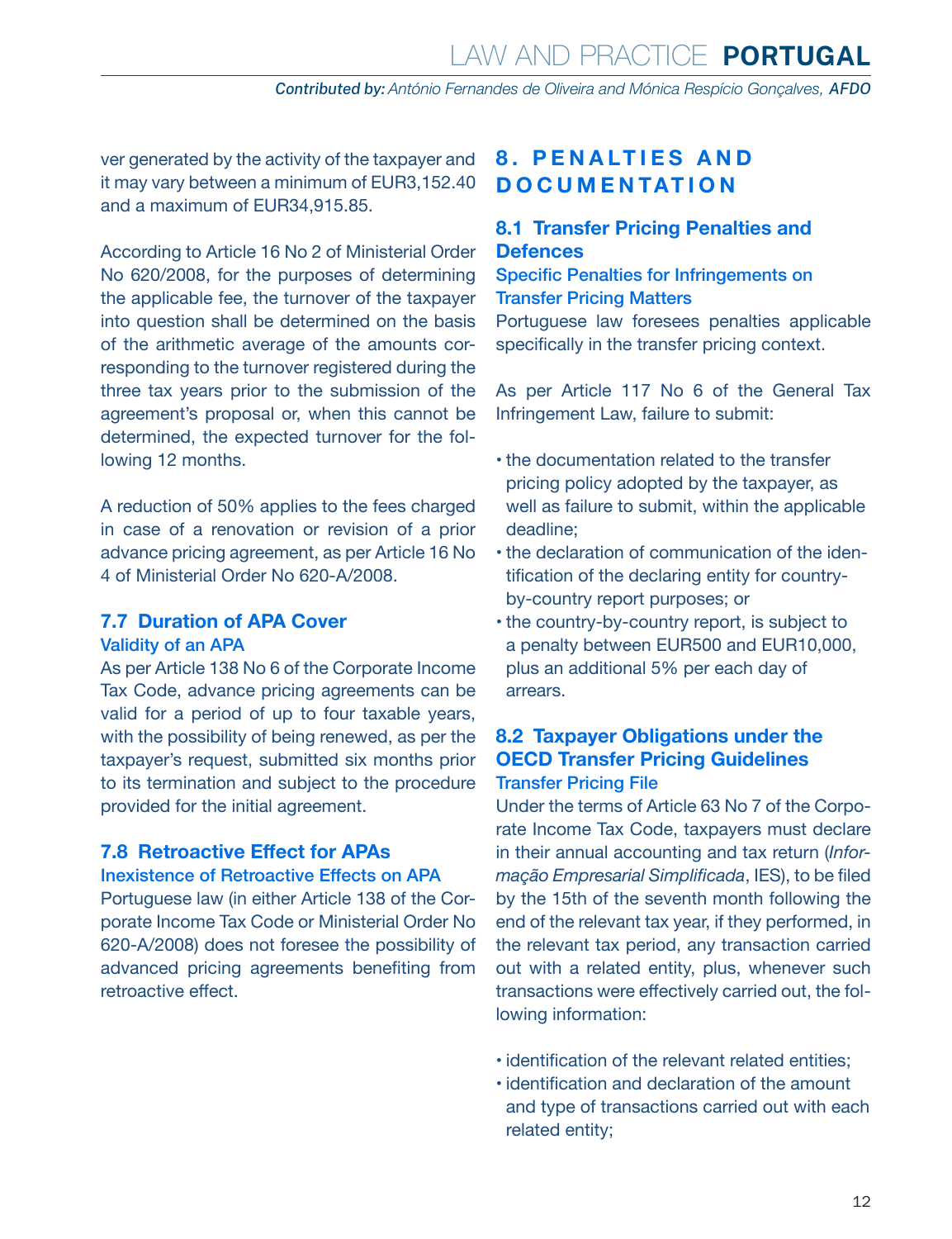# **PORTUGAL** Law and Practice

*Contributed by: António Fernandes de Oliveira and Mónica Respício Gonçalves, AFDO*

- identification of the transfer pricing methods adopted, including any changes introduced to such methods;
- amount of the adjustments within the determination of the taxable profit due to the noncompliance with the arm's-length principle;
- confirm the timely preparation of the transfer pricing documentation and if it remains available.

As per Article 63 No 6 of the Corporate Income Tax Code, in order to justify that the terms and conditions of transactions carried out with related entities complied with the arm's-length principle, taxpayers must keep organised, under the terms foreseen for the tax documentation process, the documentation concerning the transfer pricing policy adopted, which must be kept for a ten years period and must be provided to the Portuguese tax authorities as per their request.

As per Articles 13 and 14 of Ministerial Order No 1446-C/2001, taxpayers with an annual turnover of EUR3,000,000.00 or higher in the previous tax year must specifically keep a transfer pricing file with all the relevant information and documentation concerning the following aspects:

- description and characterisation of the special relations situation;
- characterisation of the activity carried out by the taxpayer and by the related entities with which such taxpayer carries out transactions. indication of the nature and amounts of the transactions with each entity in the last three years, and availability of the financial statements of the related entity if necessary;
- detailed identification of the assets, rights and services corresponding to the object of related-party transactions, including the terms and conditions settled whenever such information cannot be extracted from the contracts;
- description of the functions performed, assets used and risks borne, both by the taxpayer and the related entities with which the related-party transactions were carried out;
- technical studies related to essential business areas, including investment, financing, research and development, market, restructuring and reorganisation of the activities, as well as forecasts and budgets related to the global activity and to the activity by segment or product;
- guidelines related to the application of the transfer pricing policy, including methods to be used, procedures for collection of information (in particular internal and external comparable data), analysis for the evaluation of comparability level between transactions and of cost and profit margin policies adopted;
- agreements and any legal acts performed both with related parties and with independent parties, including any amendments and historical information on its compliance;
- explanation on the method(s) adopted for the determination of the arm's-length price with respect to each transaction, including a justification for the selection of the most appropriate method;
- information on the comparables data used;
- details on the analysis performed to evaluate the comparability level between related party transactions and independent transactions and between the entities carrying out such transactions, including functional and financial analysis, and any adjustments performed in order to eliminate the existing differences;
- any other information, data or documents deemed relevant for the determination of the arm's-length price, operation comparability and adjustments performed.

Article 16 of the Ministerial Order No 1446- C/2001 foresees specific documentation to be included in the file with respect to cost-sharing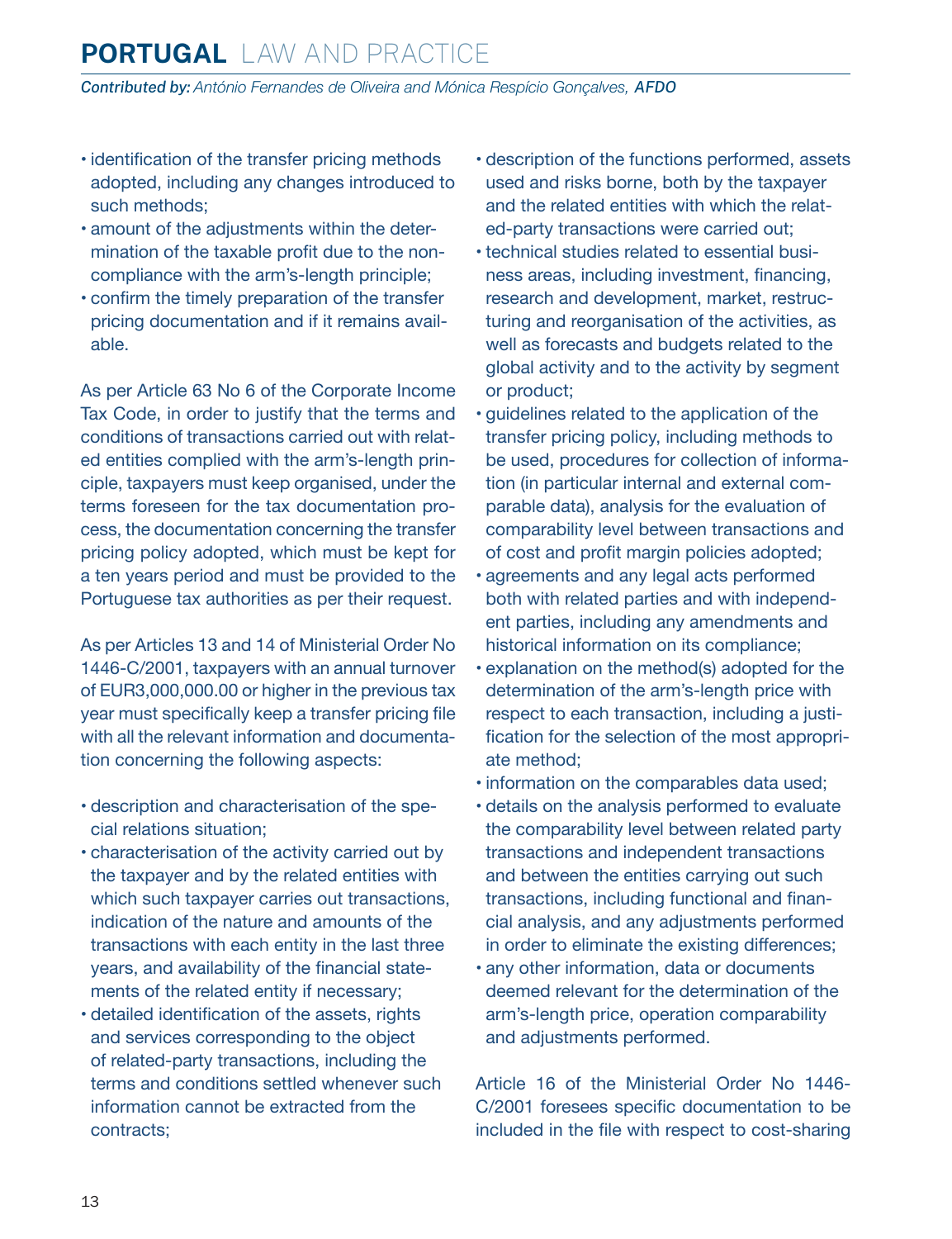agreements and intra-group services agreements.

#### "Master File" and "Local File"

Law No 119/2019 introduced, as from 1 October 2019, changes in Article 130 (in particular, No 3 and No 4) of the Corporate Income Tax Code, with respect to the tax documentation process for taxpayers supervised by the Large Taxpayers Unit (*Unidade dos Grandes Contribuintes,* UGC). Such taxpayers shall now submit to the Large Taxpayers Unit (either by email or in paper) not only the tax documentation file, but also the transfer pricing file, within the deadline foreseen for the filing of the annual accounting and tax return (*Informação Empresarial Simplificada*, IES), ie, by the 15th of the seventh month following the end of the relevant tax year.

Further to these changes, and although the specific rules regarding "master files" and "local files" deriving from Action 13 of the OECD BEPS Action Plan have not yet been implemented in the Portuguese law, the Portuguese tax authorities issued a ruling clarifying that, in line with the international guidelines, documentation organised as "master files" and "local files" foreseen in the above mentioned Action 13 of the OECD BEPS Action Plan is acceptable, as long as it includes the information and documentation required under the Portuguese law (in particular, Ministerial Order No 1446-C/2001).

In addition, the Portuguese tax authorities clarified that, within the context of minimising costs, whenever part of the information to be reported is common to several entities which are part of the same tax consolidation group, it is admissible that such information incorporated in the "master file" is submitted only by the dominant entity, in which case each dominated entity should expressly refer, in the respective "local file", that the "master file" was submitted by the dominant entity.

The Portuguese tax authorities have reinforced that, in any case, taxpayers are bound to prove market parity of the terms and conditions agreed and performed in all related-party transactions, whether active or passive, carried out by them.

#### Country-by-Country Report

In 2016, Article 121-A was added to the Corporate Income Tax Code, establishing the countryby-country reporting for multinational groups, as recommended by the OECD in Action 13 of the OECD BEPS Action Plan, including on the information to be reported.

As such, a Portuguese resident entity is required to file by the end of the 12th month following the end of each tax year to which the report refers, a country-by-country report including financial and tax information by country or fiscal jurisdiction, whenever:

- the consolidated revenue of the multinational group to which it belongs is equal to or higher than EUR750,000,000; and
- the Portuguese resident entity is a parent company thus holding or controlling one or more entities or permanent establishments in other countries or jurisdictions and is not held by another entity or entities in a country or jurisdiction where such entities would also be obliged to submit a similar report to be exchanged with Portugal.

In addition, a Portuguese resident entity that is not the ultimate parent company of a multinational group (or even a permanent establishment in Portugal) may also be required to file a country-by-country report, if:

• it was designated as the reporting company by the multinational group to which it pertains, in the context that more than one group company resident in the EU is subject to the reporting obligation;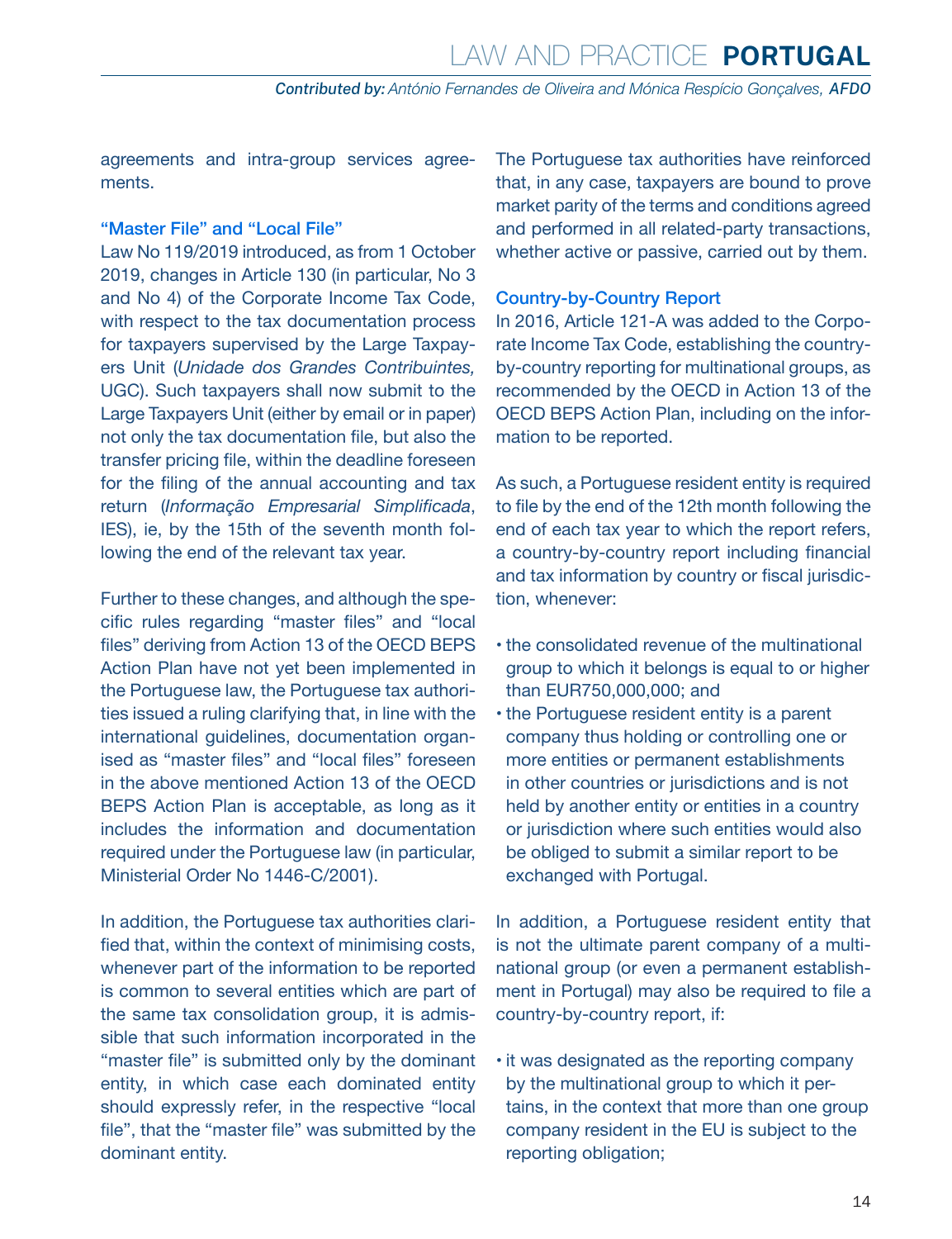- <span id="page-14-0"></span>• it is held or controlled by non-resident entities not required to submit such a report; or
- it is held or controlled by entities resident in countries or jurisdictions which have not in force an agreement for the automatic exchange with Portugal of country-by-country reports, or it is held or controlled by entities which do not comply with an agreement for the exchange of country-by-country reports.

A Portuguese resident entity or Portuguese permanent establishment of a non-resident entity included in a multinational group qualifying for country-by-country reporting purposes must provide to the Portuguese tax authorities the identification and the jurisdiction of the reporting entity of the group, until the end of the fifth month following the end of each tax year to which the report refers.

# **9. ALIGNMENT WITH OECD TRANSFER PRICING GUIDELINES**

#### **9.1 Alignment and Differences**

Although as an OECD member country Portugal has progressively implemented BEPS recommendations, the concept of "master file" and "local file" deriving from Action 13 have not been expressly transposed to the Portuguese legislation (notwithstanding the fact that the Portuguese tax authorities have already informed that they accept that the transfer pricing file follows such guidelines, as long as it also includes the elements required by the Portuguese law, in particular Ministerial Order No 1446-C/2001).

In addition, specific rules deriving from Actions 8–10 (such as the ones related to hard-to-value intangibles) are still to be transposed to the Portuguese legislation.

Notwithstanding the above, Portuguese law follows very closely the OECD Transfer Pricing Guidelines, and these are expressly referred in the preamble of Ministerial Order No 1446- C/2001 as a source of guidance for the purposes of applying the arm's-length principle, particularly regarding complex technical issues and to overcome any omissions in the domestic regime. In practice, all this translates into a in fact: subsidiary application in Portugal of the OECD Transfer Pricing Guidelines.

#### **9.2 Arm's-Length Principle**

The application of unspecified methods is allowed by Article 63 No 3 of the Portuguese Corporate Income Tax Code, whenever any of the specified methods (the comparable uncontrolled price method, the resale price method, the cost plus method, the profit split method, or the net margin method) cannot apply due to the unique character of the transactions or to the lack of information and comparable reliable data on similar transactions performed by independent parties, in particular when such transactions refer to rights over real estate, share capital of non-listed companies, credit rights and intangibles.

Additionally, both for cost sharing arrangements and for intragroup services, Articles 11 and 12 of the Ministerial Order No 1446-C/2001 expressly keep the door open as a last resort to the indirect method of formulary apportionment.

#### **9.3 Impact of BEPS**

The OECD's BEPS project has been the source of the most recent changes introduced to the Portuguese transfer pricing rules.

In this respect, Article 121-A was added to the Corporate Income Tax Code, establishing the country-by-country reporting for multinational groups, as recommended by the OECD in Action 13 of the OECD BEPS Action Plan, which was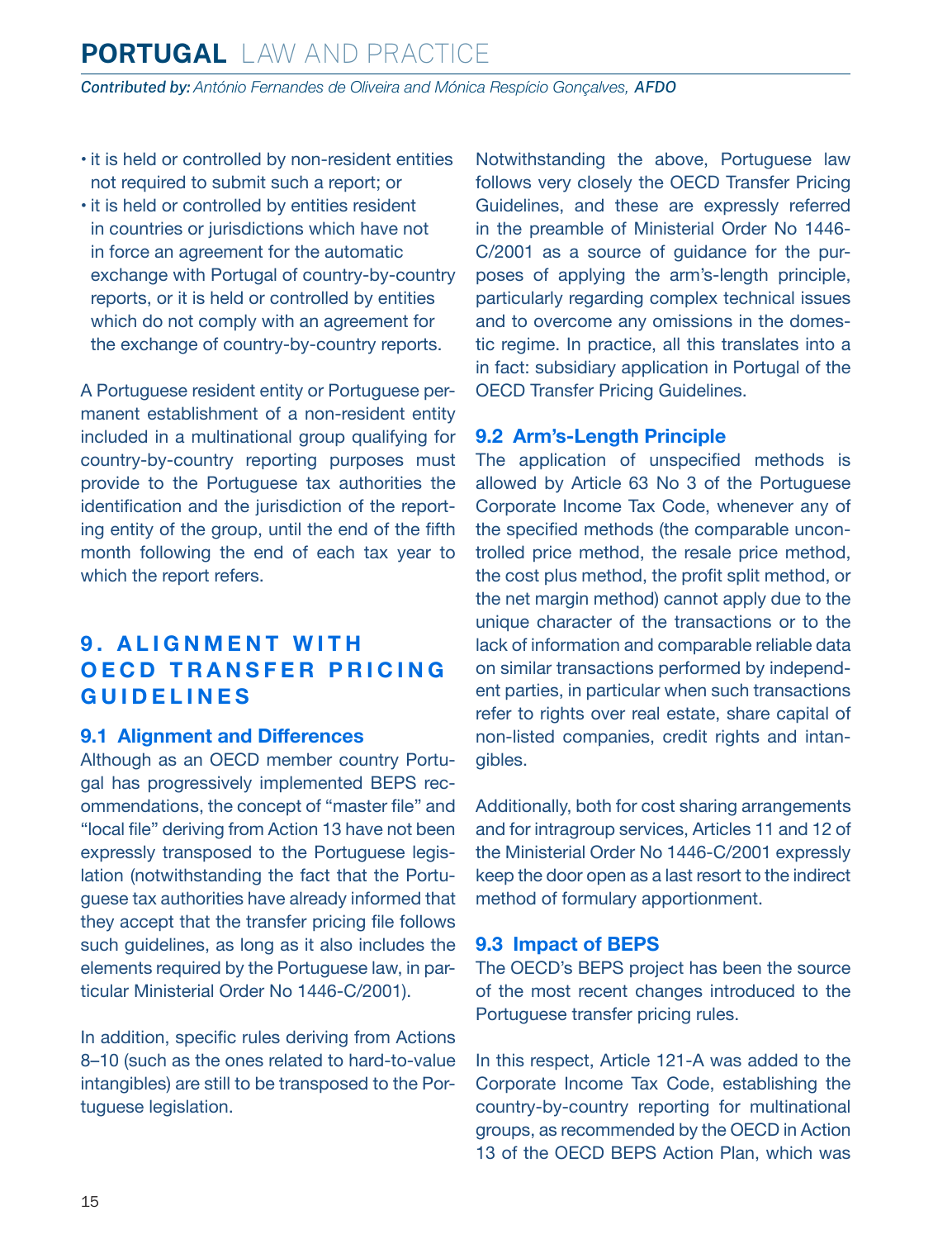later complemented by Ministerial Order No 367/2017 (form model 54 – Communication of the identification of the declarant entity).

These rules were later changed by Law No 98/2017, of August 24th on the regulation of mandatory automatic exchange of information on cross-border tax rulings (including those related to multi-national groups of companies) and advance pricing agreements, further complemented by Ministerial Order No 383-A/2017 (form model 55 – Tax and financial declaration by country) and No 383-B/2017 (list of participant jurisdictions).

Law 119/2019, of September 18th introduced new changes to the transfer pricing and penalties regimes (in particular, Articles 63, 130 and 138 of the Corporate Income Tax Code and Article 117 of the General Tax Infringement Law). This new law reinforced that the terms and conditions of all commercial or financial transactions carried out between related parties (both resident and non-resident) must comply with the arm's-length principle, including the following transactions (i) business restructurings; (ii) renegotiations/terminations of intragroup agreements; (iii) sales/transfers of assets; (iv) transfers of rights to intangibles; and (v) compensation for loss of profits or damages.

In addition, the following relevant changes were introduced:

- elimination of any hierarchy on the application of the transfer pricing methods specifically provided for in the Portuguese tax law;
- taxpayers are allowed to adopt methods other than those set out in the transfer pricing rules, in case of transactions with specific characteristics or where there is a lack of information on comparable transactions between independent parties;
- appendix H to the annual information return regarding transfer pricing information (as per Ministerial Order No 35/2019) is now aligned with the changes introduced to the transfer pricing rules;
- "Large taxpayers" are required to prepare and submit (as opposed to just keep it available) transfer pricing documentation to the Portuguese tax authorities by the 15th of the seventh month after the end of the tax year;
- advance pricing agreements (unilateral or bilateral) are valid for up to four years (instead of three years), being its terms and conditions exchanged with other countries under our country's tax cooperation agreements; and
- the penalty applicable to failures to timely submit transfer pricing documentation and the country-by-country report (from EUR1,000 up to EUR20,000 for legal entities and from EUR500 up to EUR10,000 for individuals, plus 5% for each day in arrears) was extended to failures to timely submit the declaration of identification of the reporting entity of the Country-by-Country Report (Form Model 54).

Notwithstanding the above, the concept of "master file" and "local file" stemming from Action 13 has not been expressly transposed to the Portuguese legislation (although the Portuguese tax authorities have already informed that they accept that the transfer pricing file follows such quidelines, as long as it includes the elements required by the Portuguese law, in particular Ministerial Order No 1446-C/2001).

In addition, specific rules deriving from Action 8-10 (such as the ones related to hard-to-value intangibles) are still to be transposed to the Portuguese legislation.

Generally speaking it is safe to conclude that Portuguese law follows very closely the OECD Transfer Pricing Guidelines, and expressly refers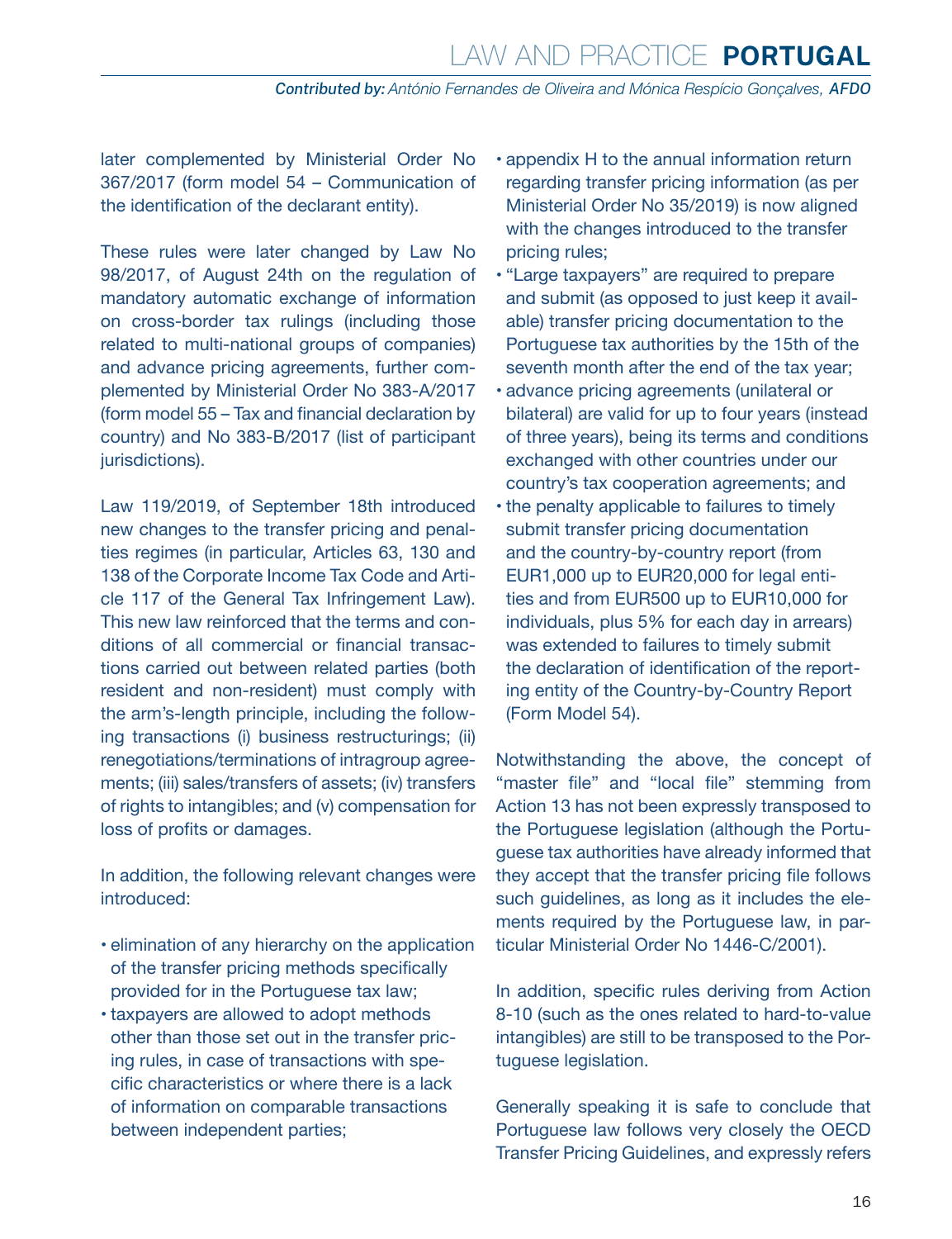<span id="page-16-0"></span>to them in the preamble of Ministerial Order No 1446-C/2001 as a source of guidance for the purposes of applying the arm's-length principle, particularly regarding complex technical issues and to overcome any omissions in the domestic regime.

#### **9.4 Entities Bearing the Risk of Another Entity's Operations**

Portugal has no specific position on a scenario in which one entity bears the risk of another entity's operations by guaranteeing the other entity a return. If we understand this correctly, this transaction would work under an insurance logic, or as a futures derivative transaction. Only with knowledge of the specifics of a case would it be possible to assess the operation from both regulatory and tax perspectives.

# **10. RELEVANCE OF THE UNITED NATIONS PRACTICAL MANUAL ON TRANSFER PRICING**

#### **10.1 Impact of UN Practical Manual on Transfer Pricing**

As an active member of the OECD, Portugal closely follows the OECD Transfer Pricing Guidelines and principles. Subsequently, the UN Practical Manual on Transfer Pricing has a much lower impact on domestic law and its application in practice, if any at all. It is not even considered subsidiarily applicable.

# **11. SAFE HARBOURS OR OTHER UNIQUE RULES**

#### **11.1 Transfer Pricing Safe Harbours**

Portuguese law does not provide for transfer pricing safe harbours. However, the general principle of proportionality applies when enforcing penalty rules, for example.

#### **11.2 Rules on Savings Arising from Operating in the Jurisdiction**

Portuguese law does not have specific rules governing savings arising from operations in Portuguese territory.

#### **11.3 Unique Transfer Pricing Rules or Practices**

The Portuguese transfer pricing law is firmly based on the OECD Transfer Pricing Guidelines and principles, which are subsidiarily applicable. Domestic legislation does not include unique rules and practices in the context of transfer pricing.

# **12. CO-ORDINATION WITH CUSTOMS VALUATION**

#### **12.1 Co-ordination Requirements between Transfer Pricing and Customs Valuation**

Portuguese domestic law does not require coordination between transfer pricing and customs valuation. In customs valuation, it is the total value of the item which is at stake (licensing fees included), whereas in the context of transfer pricing it is, broadly speaking, the relative contribution of each related entity to the production and/ or distribution of that item (in terms of functions, risks, etc, which each one carries on and bears). Ultimately, the results of both perspectives may not coincide, and rightly so. However, in some circumstances, the customs valuation may be one (of several) important and persuasive factor in the process of setting the right transfer price, to which one should pay attention.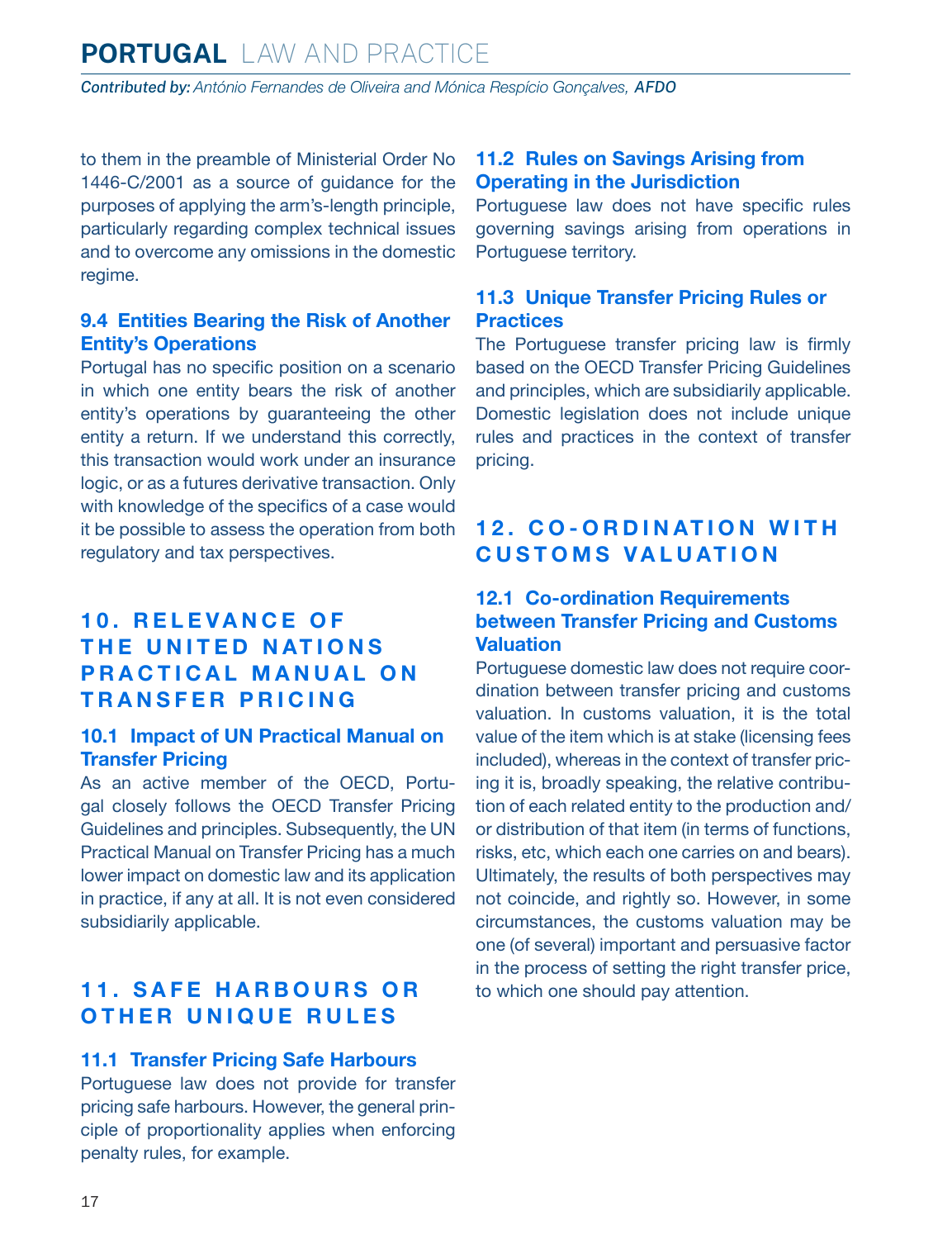# <span id="page-17-0"></span>**1 3 . C O N T R O V E R S Y PROCESS**

#### **13.1 Options and Requirements in Transfer Pricing Controversies**

The Portuguese law does not foresee specific rules for transfer pricing controversies, thus the general controversy rules apply in these situations.

In case the tax audit gives rise to a tax assessment (or to a decrease of tax losses), the taxpayer may choose to file:

- an administrative claim, within 120 days from the term, to voluntarily pay the additional tax assessed;
- a claim before the state tax court, within a three-month deadline counting as from (i) the end of the deadline to voluntarily pay the additional tax assessed; or (ii) the negative decision expressly issued by the Portuguese tax authorities with respect to a previously filed administrative claim or the subsequent hierarchical appeal; or (iii) the implicit negative decision issued by the Portuguese tax authorities with respect to a previously filed administrative claim (which is deemed to occur four months after the submission of the administrative claim in question without a decision being issued, or 60 days after the submission (roughly; there are certain complexities) of the subsequent hierarchical appeal);
- a claim before the tax arbitral court (provided that the tax assessed question does not exceed EUR10,000,000), within a 90-day deadline counting as from (i) the end of the deadline to voluntarily pay the additional tax assessed; or (ii) the negative decision expressly issued by the Portuguese tax authorities with respect to a previously filed administrative claim or the subsequent hierarchical appeal; or (iii) the implicit negative decision issued by the Portuguese tax

authorities with respect to a previously filed administrative claim (which is deemed to occur four months after the submission of the administrative claim in question without a decision having being issued, or 60 days after the submission (roughly, for here there are certain complexities) of the subsequent hierarchical appeal).

As per our experience, tax arbitration courts are better prepared to deal with the technicality underlying transfer pricing disputes than state courts, particularly due to the fact that arbitrators are mostly tax lawyers, economists and former judges from higher state courts who usually have previous significant practical experience. In addition, the tax arbitral court has the advantage of speediness: a decision may be expected to be issued within a six month deadline as from the setting up of the arbitral court.

Under certain circumstances, it is possible to file an appeal against the arbitration decision, namely to the Supreme Administrative Court, based on the existence of a contrary decision, as well as to the Constitutional Court in case the violation of the constitutional law was argued in the previous arbitral procedure.

A state tax court decision may also be appealed, without limitation to the grounds previously mentioned applicable to the arbitral court decisions.

In case the disputed tax is not paid within the established deadline for voluntary payment, the Portuguese tax authorities will initiate a tax enforcement procedure for the collection of the debt, which can be suspended in case the taxpayer presents a suitable guarantee (eg, bank guarantee) and a challenge to the tax assessment is filed or is going to be filed.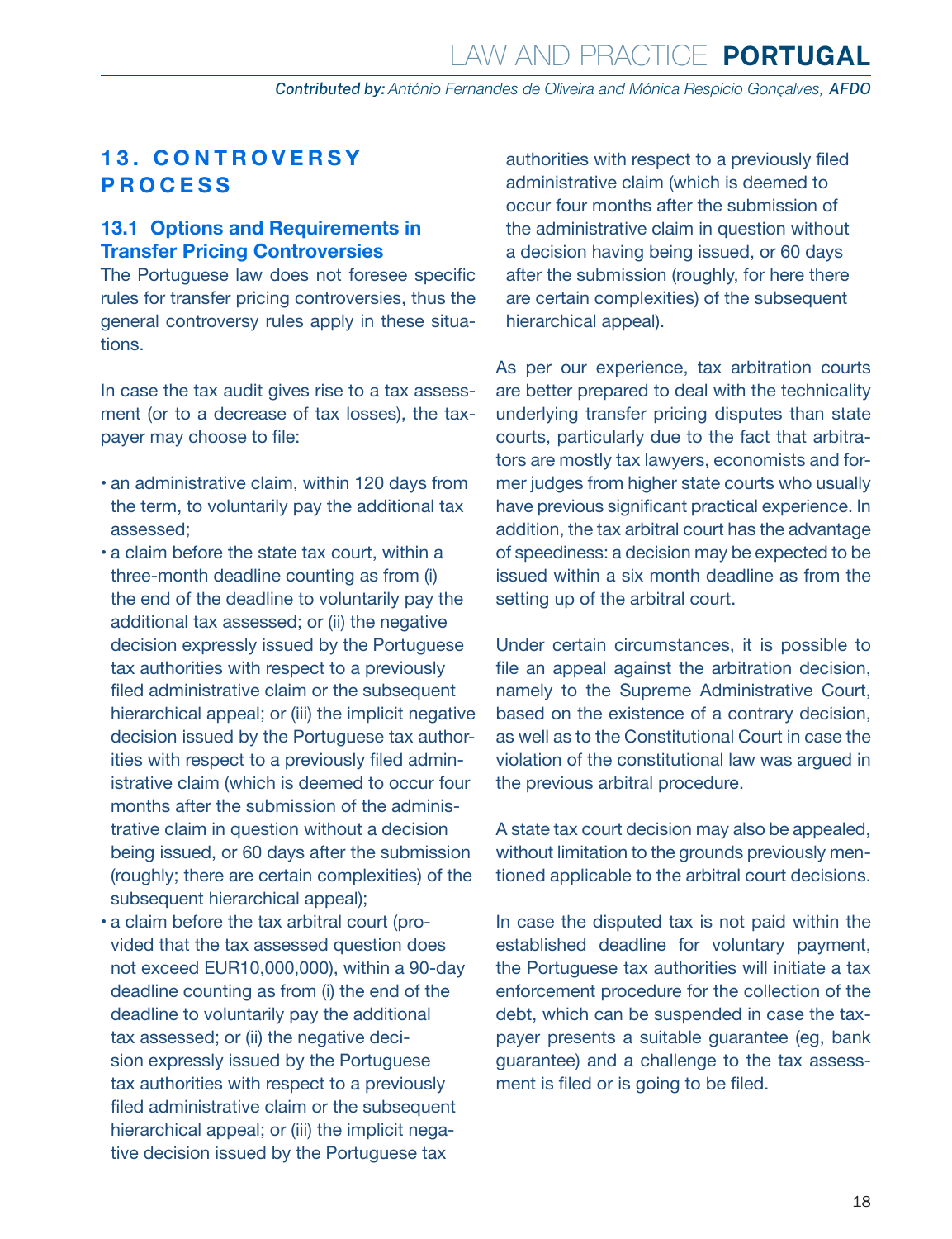# <span id="page-18-0"></span>**14. JUDICIAL PRECEDENT**

#### **14.1 Judicial Precedent on Transfer Pricing**

Most of the Portuguese case law on transfer pricing relates to financing transactions and intra-group services, including in particular the choice of the applicable transfer pricing method, the special requirements for the justification of the adjustments applied by the Portuguese tax authorities and the burden of proof of lack of compliance with the arm's-length principle. A substantial part of the decisions has been awarded in favour of taxpayers. Notwithstanding, the tax assessments in transfer pricing methods by the Portuguese tax authorities have been improving, have gradually been better substantiated, which has been raising the bar for the taxpayer' challenge.

#### **14.2 Significant Court Rulings**

#### Missteps by the Tax Authorities

The Supreme Administrative Court decided, in process No 0571/13, of 21 September 2016, that because there were special relations between a Dutch entity and its Portuguese branch, the Portuguese tax authorities would have to ground within the transfer pricing rules (arm's-length principle) the adjustments applied to the profit margin in the transactions carried out between both entities. Since the Portuguese tax authorities decided simply to argue that the cost incurred with such transaction was not deductible because it was not indispensable within the context of the activity of the taxpayers into question, not invoking the transfer pricing rules as a justification for the issuance of the tax assessments into discussion, the Supreme Administrative Court ultimately decided to annul those tax assessments thus deciding in favour of the taxpayer.

A similar decision would arise from the same Supreme Administrative Court, issued on 27 June 2018, within process No 01402/17, regarding adjustments applied by the Portuguese tax authorities in the price agreed for the sale of shares in a company to board members of a company within the same economical group. The Portuguese tax authorities argued that the capital cost incurred by the company with the mentioned sale was not deductible because it was not indispensable within the context of the activity of the taxpayer into question, not invoking, once again, the transfer pricing rules as a justification for the issuance of the tax assessment. The Supreme Administrative Court ultimately decided that because the underlying situation corresponded to a special relations situation, the Portuguese tax authorities could only justify any corrections made to the price within the transfer pricing regime, thus deciding in favour of the taxpayer.

#### The Tax Authorities Improving their Cases

More recently, the arbitral decision issued on 10 October 2019 within process No 511/2018-T decided in favour of the Portuguese tax authorities, in a situation where the taxpayer argued against the comparability elements used by the Portuguese tax authorities within the adjustments applied through the application of the net margin method. Ultimately, the arbitral court ruled that the use of such comparability elements was duly justified in the tax audit report which supported the tax adjustments made. This shows how much the Portuguese tax authorities evolved and became more sophisticated and thorough within transfer pricing issues, being now much better prepared to make their arguments stand before court.

#### The Arbitral Courts Awards

There are already tens of decisions by tax arbitral courts.

• Decisions on financing transactions (including cash pooling agreements), both domestic and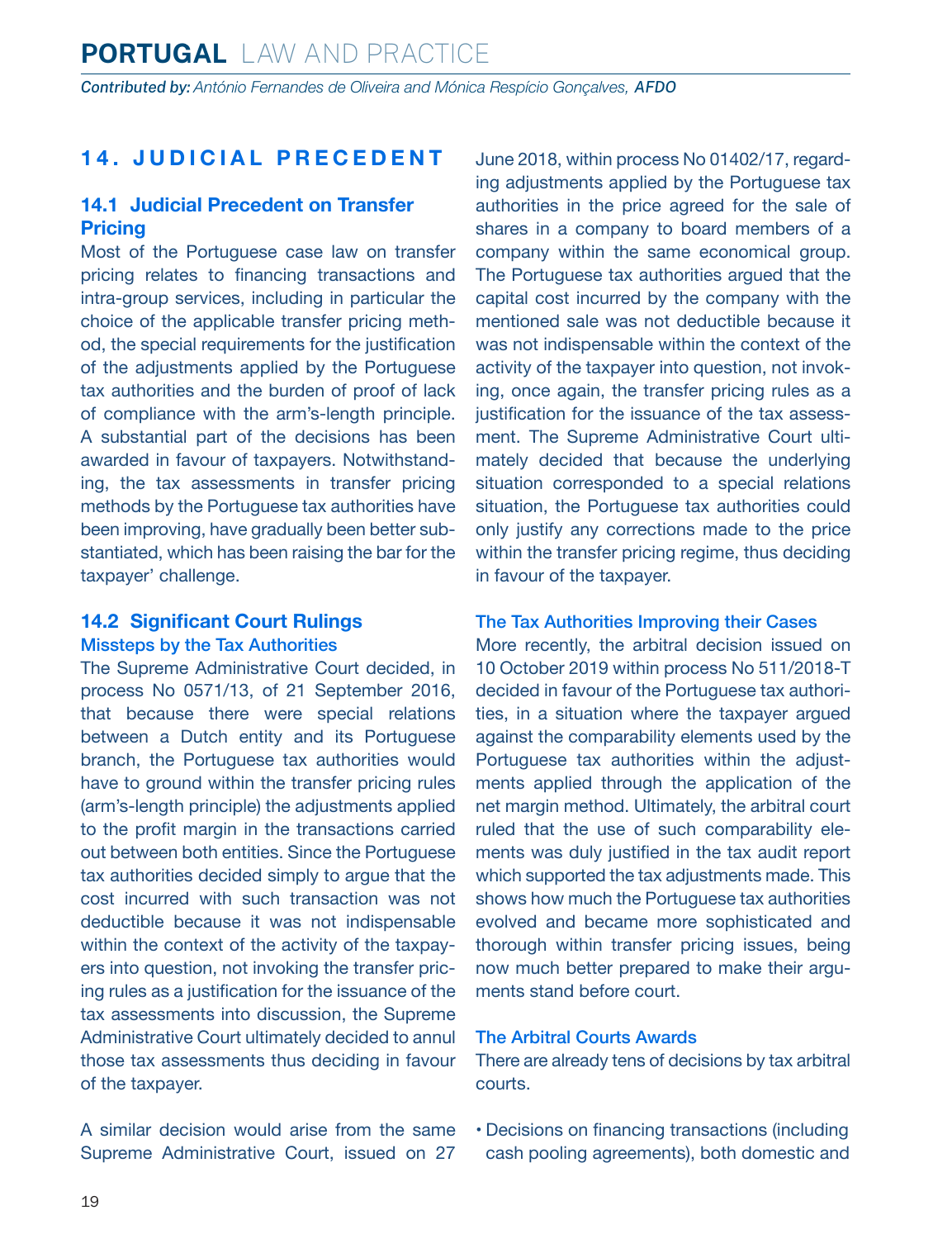<span id="page-19-0"></span>cross-border, where interest, risk and functions, suitability of the alleged comparables, shareholder function not subject to specific compensation, etc, have been discussed.

- Decisions on guarantees provided by a parent company to the benefit of a subsidiary. Decisions on intra-group sales with postponement of the payment of the price.
- Decisions on the prices charged post-restructuring, the said restructuring involving the transfer of risks and functions from a local distributor to another company in another jurisdiction that will assume and concentrate the procurement process, etc.
- Decisions on cost sharing arrangements.
- Decisions on prices charged by intermediary trading companies.
- Decisions on royalties charged by other group company (including discussion on adjustments to the comparables in a wine case).
- Decisions involving the discussion of the lack of compensation on the termination of a distribution agreement.
- Decisions on issues concerning the transfer of a customer portfolio.
- Decisions involving a contract manufacturer, etc. In these decisions the tax arbitral courts often find that the Tax Authority did not sufficiently substantiate its tax correction.

One cannot say there is a notable award. For the moment quantity is king, in a wide variety of transfer pricing issues. And there is not yet a stable situation, of the sort that enables forecasts. Or a stable situation enabling the singling out of a decision for its deviation, for example, form a settled precedent. The landscape is still very fluid and dynamic.

# **15. FOREIGN PAYMENT RESTRICTIONS**

#### **15.1 Restrictions on Outbound Payments Relating to Uncontrolled Transactions**

Apart from the fact that, under Article 132 of the Corporate Income Tax Code, outbound payments can only be made if the tax due in Portugal is deemed to be paid, there are no restrictions to outbound payments relating to uncontrolled transactions.

#### **15.2 Restrictions on Outbound Payments Relating to Controlled Transactions**

Apart from the fact that, under Article 132 of the Corporate Income Tax Code, outbound payments can only be made if the tax due in Portugal is deemed to be paid, there are no restrictions to outbound payments relating to controlled transactions.

#### **15.3 Effects of Other Countries' Legal Restrictions**

Portuguese law does not have rules regarding the effects of other countries' legal restrictions to payments.

# **1 6 . T R A N S PA R E N C Y A N D CONFIDENTIALITY**

#### **16.1 Publication of Information on APAs or Transfer Pricing Audit Outcomes**

APA and transfer pricing audit outcomes are not made public.

#### **16.2 Use of "Secret Comparables"**

The use of "secret comparables" is not foreseen under Portuguese law and it is thought that the right to defence and the contradictory principle would not allow it. Furthermore, Article 22 of the Complementary Regime for Tax Inspection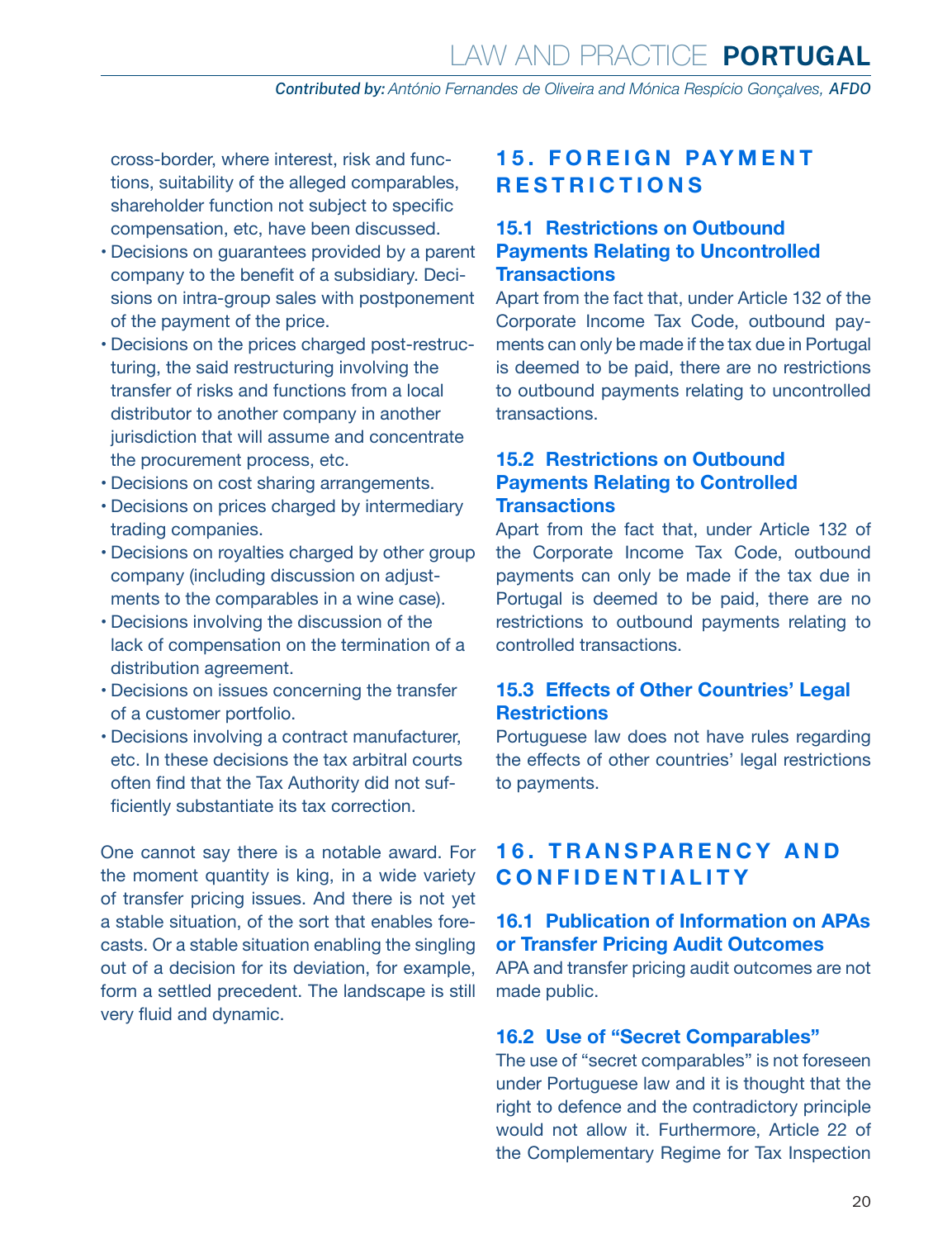<span id="page-20-0"></span>Procedures foresees a secrecy duty applicable to the tax inspection procedure (which remains valid even after the tax inspection procedure has ended and is extended to all other entities that, for some reason, have access to the information obtained by the tax inspection services).

# **17. COVID-19**

#### **17.1 Impact of COVID-19 on Transfer Pricing**

Although the Portuguese tax authorities have not addressed this issue yet, it is likely that the difficulties introduced to the economy by COVID-19, which gave rise to new challenges to the transfer pricing policies adopted by companies and multinational groups, may give rise to the revision of existing advance pricing agreements. Any revision of such policies should be duly justified, as a higher scrutiny from the tax authorities is expected in this respect.

These issues have already been addressed by the OECD in a document including Guidance on the transfer pricing implications of COVID-19. In particular, the OECD recommends that, for the purposes of a comparability analysis, taxpayers analyse separately the information related to the pre-pandemic period and the information related to the pandemic period (which must also take into account any information related to governmental assistance provided to the taxpayer as long as it is properly documented). More flexibility from the side of the domestic tax authorities is also recommended by the OECD in order to avoid an increase in litigation. In particular, the OECD recommends the possibility of taxpayers making adjustments after the respective tax returns are filed, as well as the possibility of negotiated solutions between the taxpayers and the domestic tax authorities. Within the transfer pricing policy adopted by taxpayers, the OECD recommends the adoption of more than one method to overcome the existing difficulties. Regarding advance pricing agreements, taxpayers should notify the tax authorities immediately upon foreseeing that a violation of the agreement is deemed to occur or has occurred.

#### **17.2 Government Response**

The Portuguese government introduced extraordinary temporary measures aimed at mitigating the negative economic impact of COVID-19, including the postponement of payment and compliance deadlines for tax and other reporting obligations. The following are examples of those measures applicable to 2021.

- In the first semester of 2021, VAT taxpayers are allowed to pay the tax due within the deadline for voluntary payment or in three or six monthly instalments corresponding each to an amount not lower than EUR25, without interest (as per Decree-Law No 103-A/2020, of December 15th). For taxpayers within the monthly VAT regime with a turnover up to EUR2,000,000 in 2019, or that have (re) initiated their activity from 1 January 2020 onwards, the option for payment in instalments is valid as long as such taxpayers can prove (through a certified accounting) that they suffered at least a 25% decrease in their turnover.
- The obligation to communicate inventories to the Portuguese Tax Authority was postponed from 31 January 2021 to 28 February 2021 (Order No 25/2021-XXII, of January 28th issued by the Secretary of State for Tax Affairs).
- Deadlines to file administrative, judicial or arbitral claims are suspended as from 22 January 2021 (Law No 4-B/2021, of February 1st).
- Tax debt enforcement procedures are currently suspended until 31 March 2021 (Order issued on 8 January 2021 by the Secretary of State for Tax Affairs).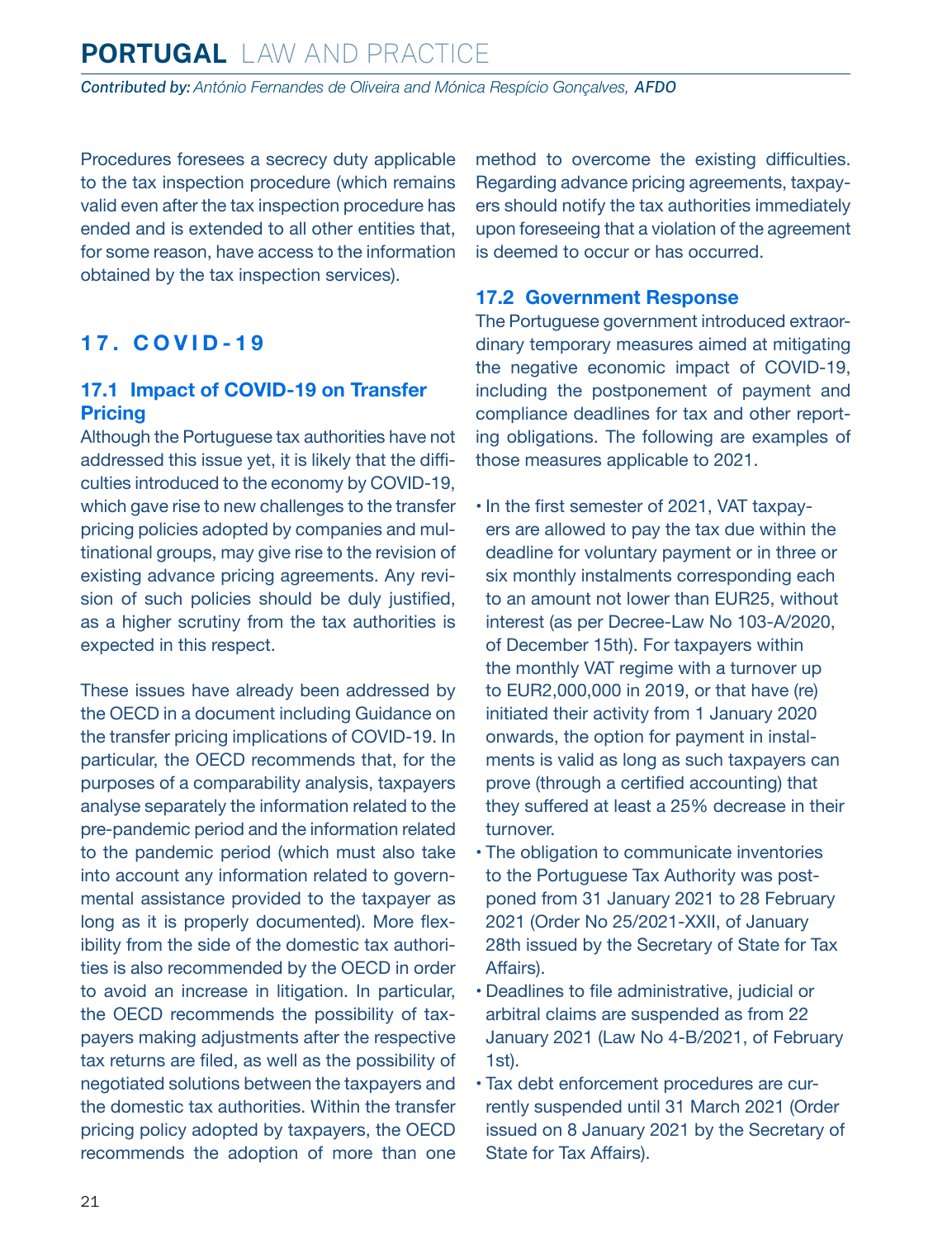#### <span id="page-21-0"></span>**17.3 Progress of Audits**

Due to the fact that most of the Portuguese tax authorities' employees have been working from home over the last months within the context of the pandemic situation, tax audits that cannot be made remotely have stalled or been suspended. It is, however, expected  $-$  as in previous cycles characterised by economic difficulties — that when the current situation becomes more stable and normality returns to the activity of the Portuguese tax authorities, there will be an increase in tax audits/inspections resulting in an increase of tax controversies.

*Disclaimer: The materials on this Q&A have been prepared by AFDO for general information purposes only and do not constitute legal advice or a substitute for legal counsel. This information is not intended to create, and receipt of it does not constitute, an attorney-client relationship. You should not rely or act upon this information without seeking professional counsel.*